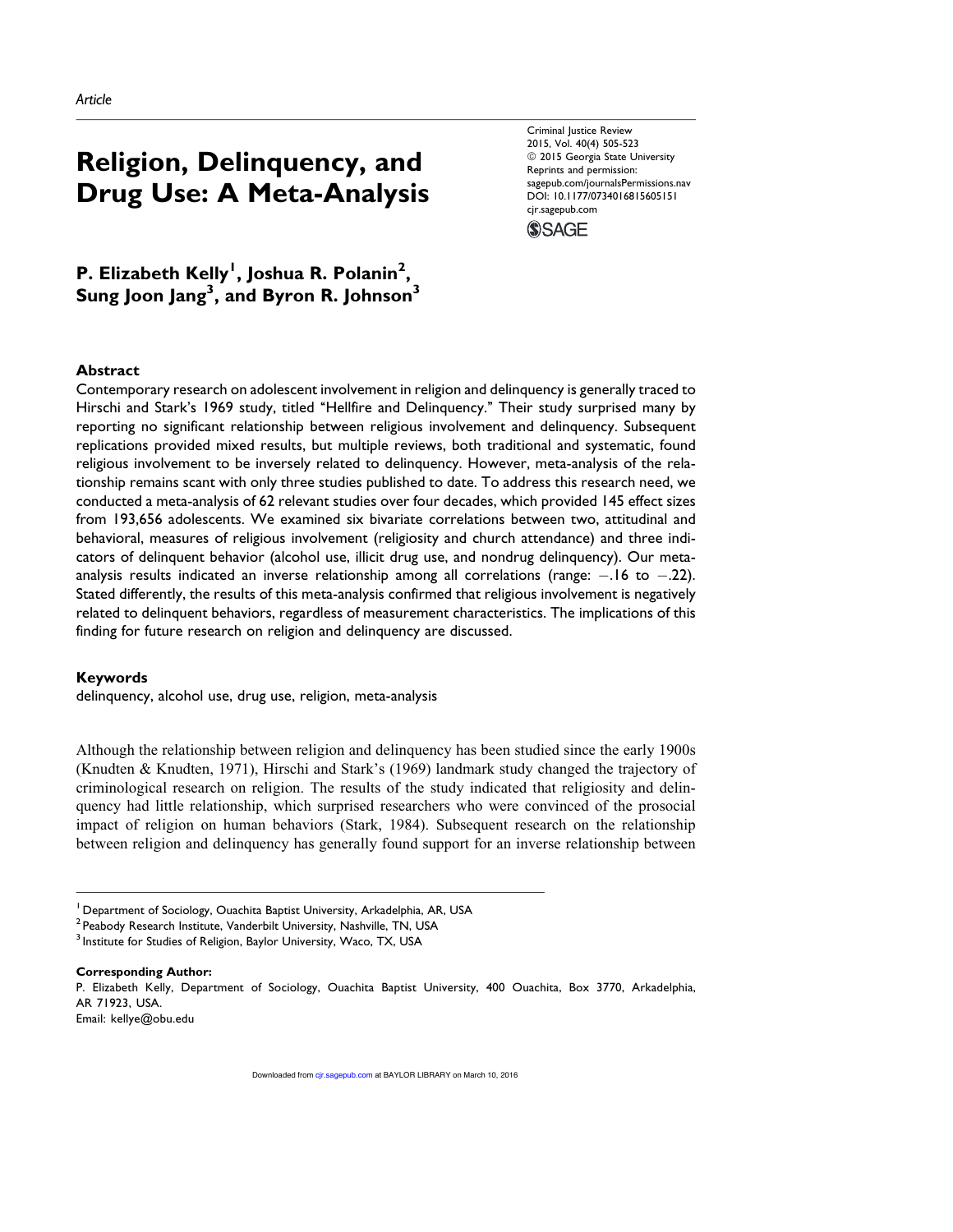measures of religion and measures of crime and delinquency (Dew et al., 2008; Jang, 2013; Johnson, 2001; Koenig, King, & Carson, 2012; Regnerus, 2006; Stark, 1996).

Systematic reviews of research on religiosity and delinquency have been conducted in the past decade (e.g., Chitwood, Weiss, & Leukefeld, 2008; Johnson & Jang, 2010; Johnson, Li, Larson, & McCullough, 2000b; Johnson, Thompkins, & Webb, 2002). These systematic reviews generally confirmed the conclusion drawn by traditional reviews of literatures: Individuals who are more religious are less likely to engage in crime, delinquency, and use of drugs, licit and illicit. On the other hand, only a handful of quantitative syntheses (i.e., meta-analysis) have been conducted (Baier & Wright, 2001; Yeung, Chan, & Lee, 2009; Yonker, Schnabelrauch, & DeHaan, 2012).

An additional meta-analysis is needed for two reasons. First, this review will bolster the emerging subfield of criminology of religion (Cullen, 2010) beyond simple anecdotal or local research studies toward a more comprehensive representation. Second, well over a decade has passed since Baier and Wright's (2001) meta-analysis of criminological research published through 1998, and recent metaanalyses by Yeung, Chan, and Lee (2009) and Yonker, Schnabelrauch, and DeHaan (2012) are limited to studies of the last 10–20 years. Thus, there is a need for meta-analysis of both "old" and "new" studies spanning a longer period of time than what the previous meta-analyses covered. In doing so, we confine our analysis to studies that use adolescent samples and examine different types of adolescent deviance: alcohol use, illicit drug use, and delinquency other than drug use, called here ''nondrug delinquency.''

Before explaining our methodology, however, a brief history and summary of key research on religion and crime and drug use is in order, which is followed by an overview of studies based on the methods of systematic review and meta-analysis. After presenting results from our metaanalysis, we discuss their limitations and implications for future research on religion and adolescent involvement in delinquency and drug use.

#### Prior Research

Contemporary research on the relationship between religion and delinquency is generally traced to an important study titled ''Hellfire and Delinquency'' (Hirschi & Stark, 1969). Hirschi and Stark's primary conclusion suggested that religious commitment among youth was not related to measures of delinquency. A number of scholars replicated the study, and the replications both supported (Burkett & White, 1974) and refuted (Albrecht, Chadwick, & Alcorn, 1977; Higgins & Albrecht, 1977; Jensen & Erikson, 1979) the original finding. Rather than clarifying the situation, the contradictory findings of initial replications complicated the research landscape. After a series of studies over a decade, it was still debated whether or not religion helped reduce delinquency. Indeed, any number of studies concluded that the religion–delinquency relationship lacked explanatory consensus (Evans et al., 1996; Johnson, Marcos, & Bahr, 1987; Tittle & Welch, 1982).

Stark, Kent, and Doyle (1982) returned to the issue and suggested that these contradictory findings were likely the result of the moral (i.e., religious) makeup of the community being studied. The authors predicted religion would deter delinquency in moral communities, but there would be little or no effect of religiosity on individuals residing in secularized communities. The ''moral communities'' hypothesis provided an important theoretical framework for understanding why religion reduced delinquency in some studies, whereas other studies found religion had no significant impact on delinquency (Stark, 1996; Stark, Kent, & Doyle, 1982). For example, studies of delinquency in religious communities such as Mormon Wards in Utah and Idaho yielded an inverse relationship between religious commitment measures and delinquency (Albrecht et al., 1977). Conversely, communities reporting lower church membership rates such as Richmond, California, failed to generate the inverse relationship (Hirschi & Stark, 1969).

Other studies continued to provide empirical evidence that an adolescent's religiosity, measured in terms of religious involvement (e.g., religious service attendance and participation in religious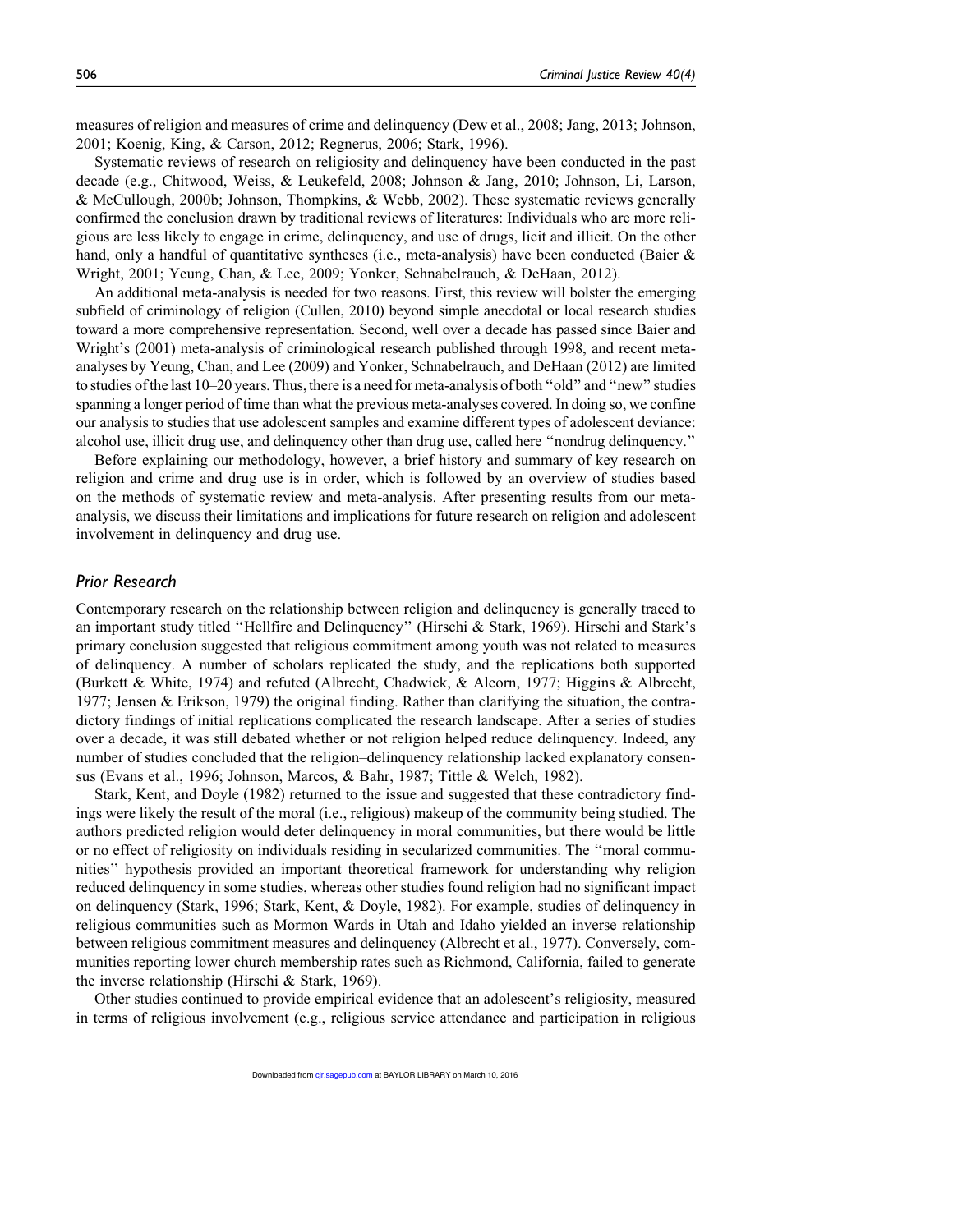activities) and religious salience (i.e., perceived importance of religion), tended to be negatively associated with delinquency, especially licit and illicit drug use (Burkett & Warren, 1987; Freeman, 1986; Hawkins, Jenson, Catalano, & Lishner, 1988; Jang, Bader, & Johnson, 2008; Johnson, Larson, Li, & Jang, 2000a; Johnson & Siegel, 2008; Stark, 1996). Furthermore, these findings remain significant after holding social learning, social control, and strain variables constant (Cochran & Akers, 1989; Evans, Cullen, Dunaway, & Burton, 1995; Jang & Johnson, 2001, 2003; Johnson, Jang, Larson, & Li, 2001; Koenig, McCullough, & Larson, 2001; Regnerus, 2003; Smith, 2003).

In sum, although some researchers have argued that religious effects are spurious (e.g., Cochran, Wood, & Arneklev, 1994; Ellis, 1987), mounting evidence points to the nonspurious effects of religiosity on crime and drug use, which are partly attributable to religiosity's prosocial outcomes (Evans et al., 1995; Johnson et al., 2000a). In other words, religiously involved adolescents are less likely to commit delinquency or use illicit drugs partly because they are more attached to their parents, more committed to educational goals, more conventional in moral beliefs, and less likely to have delinquent or drug-using friends than their nonreligious peers (Jang & Johnson, 2001; Johnson et al., 2001; Johnson et al., 2000a; Regnerus, 2003). Moreover, more advanced methods of research synthesis—systematic review and meta-analysis—help make a case for this conclusion.

#### Previous Systematic Reviews and Meta-Analysis

A number of systematic reviews have been conducted recently on the topic of religion and delinquency. In a systematic review of 40 articles included in journals between 1985 and 1997, Johnson, Li, Larson, and McCullough (2000b) found that most of these studies reported an inverse relationship between measures of religiosity and delinquency. Several studies found no relationship or mixed patterns, and only one reported a positive link between religiosity and delinquency. Interestingly, the authors found that, among those studies with the most sophisticated research designs, the inverse relationship between religiosity and delinquency was stronger.

In another systematic review, Johnson, Thompkins, and Webb (2002) reviewed studies examining religion and multiple outcome areas including delinquency. Among 97 alcohol studies reviewed, only 2 studies found religiosity to be associated with deleterious outcomes, another 10 studies reported inconclusive findings, while 85 studies found an inverse relationship, indicating increasing religiosity was associated with a lowered likelihood of alcohol abuse. They also found 50 of 54 studies on drug use or abuse to show inverse relationships with only 1 reporting a positive relationship. Finally, 37 of another 46 studies within the criminological literature indicated that religiosity is negatively associated with crime and delinquency, while religiosity is positively related to delinquency in only one study. Chitwood, Weiss, and Leukefeld (2008) applied the same method that Johnson et al. (2000b) used to conduct a systematic review of 105 peer-reviewed journal articles published between 1997 and 2006, focusing exclusively on drug use among adults as well as adolescents. They concluded that higher levels of religiosity, however measured, tended to be associated with decreased risk of substance use especially alcohol use among adolescents.

More recently, Johnson and Jang (2010) published perhaps the most comprehensive systematic review of research on religion and crime by locating 270 studies published between 1944 and 2010. Examined in this review were the type of study (e.g., cross-sectional, prospective cohort, retrospective, experimental, case–control, or descriptive), the sampling method (e.g., random, probability, systematic sampling, or convenience/purposive sample), the number of subjects in the sample, population (e.g., children, adolescents, high school students, college students, or adults), location, religious variables included in the analysis (e.g., religious attendance, scripture study, subjective religiosity, religious commitment, intrinsic religiosity, and extrinsic religiosity), controls, and findings (e.g., no association, mixed evidence, beneficial association with outcome, or harmful association with outcome). Consistent with previous systematic reviews, Johnson and Jang (2010) found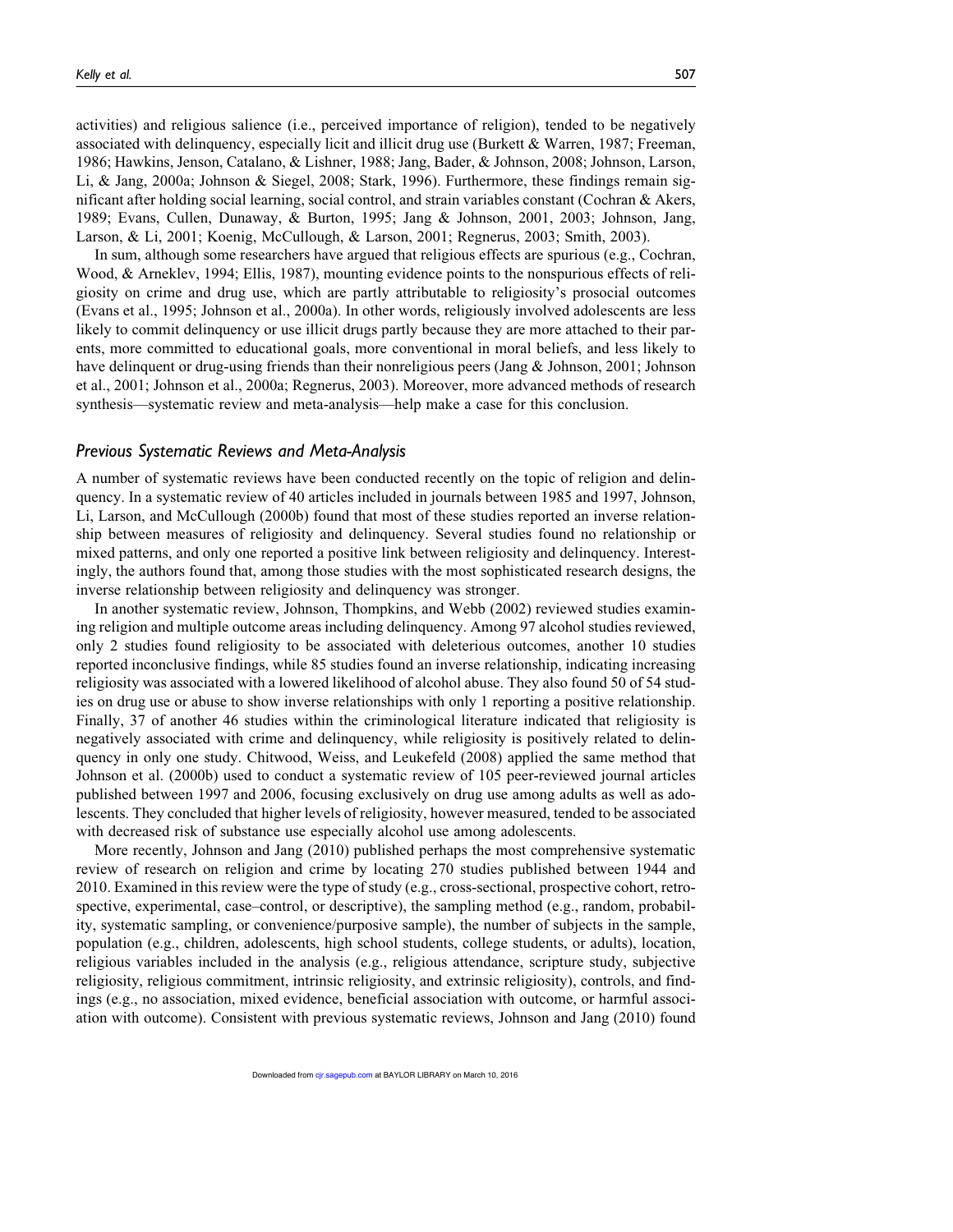about 90%of the studies (244 of 270) to report an inverse or beneficial relationship between religion and some measure of crime or delinquency. Only 9% of the studies (24 of 270) found no association or reported mixed findings, whereas only two studies reported that religion was positively associated with a harmful outcome.

The first meta-analysis of this literature was conducted by Baier and Wright (2001), in which they synthesized 60 studies published between 1962 and 1998 and essentially confirmed the results of the previous systematic reviews just summarized. Specifically, the quantitative analysis of 79 correlations led the authors to conclude: '' . . . that religion does indeed have some deterrent effect'' (p. 16). Additionally, they found that studies using larger and more representative data sets are more likely to find significant inverse relationship between religiosity and crime or delinquency than studies that utilize smaller, regional, or convenience samples. The authors also found the relationship to be more likely significant when looking at "nonvictim crimes," measured by drug and alcohol use (by a minor) than ''general index crimes'' that included violent crimes. This remains the only metaanalysis of studies on religion and crime (and drug use) published in criminological journal.

More recently, two meta-analytic studies were published, one on substance use and the other on ''risk behaviors'' among adolescents and emerging adults. First, Yeung et al. (2009) reviewed 22 studies published in peer-reviewed journals between 1995 and 2007 and found protective effects of religiosity (i.e., ''daily spiritual experiences'' as well as religious service attendance, affiliation, private practices, coping, commitment, and salience) on a combined measure of substance use  $(Z_r =$ -.16). Significant effects were also observed when substance use was examined separately for alcohol ( $Z_r = -.16$ ), cigarette ( $Z_r = -.18$ ), marijuana ( $Z_r = -.14$ ), and other illicit drugs ( $Z_r = -.18$ ). Second, Yonker et al. (2012) meta-analyzed 75 studies on drug use but also nondrug deviance, published between 1990 and 2010 ''in order to capture the most recent research.'' Specifically, they found ''spiritual/religious'' beliefs and behaviors to be negatively correlated with risk behaviors collectively  $(Z_r = -.17)$  and separately for alcohol use  $(Z_r = -.17)$ , cigarette smoking  $(Z_r = -.13)$ , marijuana use  $(Z_r = -.12)$ , and nondrug deviant behavior, such as vandalism, stealing, and assault  $(Z_r = -.21)$ . Furthermore, they conducted moderator analysis to see whether the relationships between spirituality/religiosity and outcome variables interacted with demographic characteristics of respondents (age and race) and the measures of spirituality/religiosity. Results from the analysis revealed that respondent's age, but not race, and the spiritual/religious measures did interact. Specifically, the negative correlation between spirituality/religiosity and risk behavior was stronger in emerging adults than adolescents. Among the measures of spirituality/religiosity, service attendance was most strongly correlated with risk behaviors  $(Z_r = -.31)$ , followed by others including salience  $(Z_r = -.22)$  and private practices and nonservice activities  $(Z_r = -.10)$ .

# The Present Study

The current study's meta-analysis advances the field by improving the number of methodological shortcomings in previous systematic reviews and meta-analyses. First, we focused exclusively on research on adolescent involvement in religion, delinquency, and drug use, whereas Baier and Wright's (2001) and Yonker et al.'s (2012, p. 304) analyses included research on adults as well, while a majority—two thirds and "56%," respectively—of their studies had been drawn from adolescent samples (Yeung et al., 2009, p. 258, only reported the range of age included in their metaanalysis, ''young people between 11 and 22 years old'').

Second, since Baier and Wright (2001) reported no significant difference between behavioral and attitudinal measures of religious involvement in their effects on crime and delinquency, we conducted meta-analysis separately for the two different types of religious measures to see whether we can replicate their findings. In addition, we extended Baier and Wright's distinction between crime types—''general index crimes'' (theft, robbery, assault, and murder) and drug use, called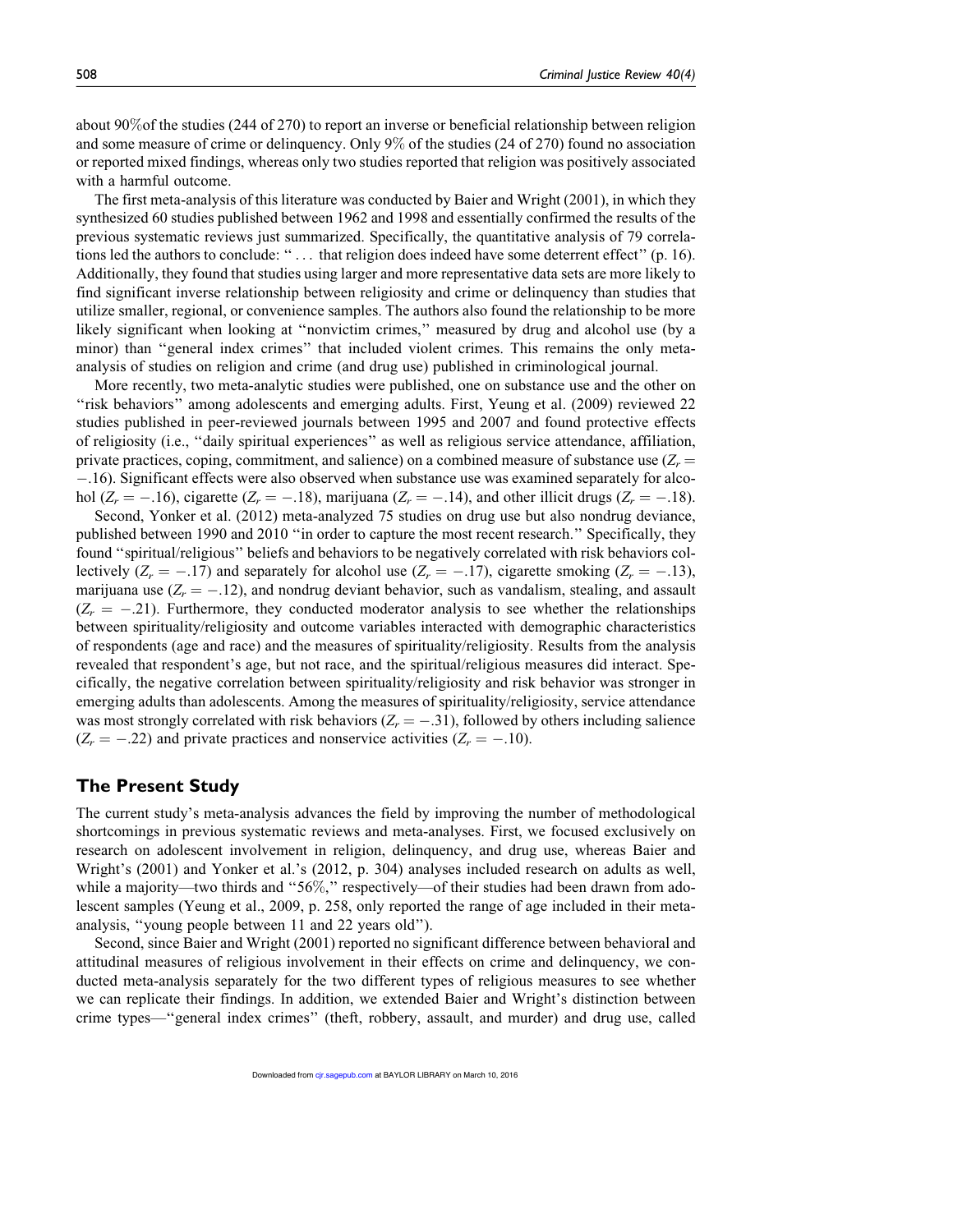''nonvictim crimes'' (alcohol use by minors and marijuana use)—by examining drug use separately for licit and illicit drugs that are likely to have differential associations with religious involvement as Yeung et al. (2009) and Yonker et al. (2012) did. Prior research shows that religious involvement is more likely to be negatively associated with ascetic (e.g., underage drinking or premarital sex) than with nonascetic and legally serious deviance (e.g., assault) because the latter tend to be condemned similarly by religious and nonreligious people. To the extent that the distinction between ascetic and nonascetic deviance applies to licit and illicit drug use in terms of seriousness, the negative relationship between religion and drug use is expected to be larger for licit than for illicit drugs.

Third, while Baier and Wright (2001, p. 7; *emphasis* in original) acknowledged a potential problem of meta-analysis, called "the *file drawer problem*," which reflects reviewers' difficulty in retrieving studies reporting nonsignificant results ( $p > .05$ ), they mainly speculated about why their study might have been less affected by the problem. Similarly, Yeung et al. (2009) and Yonker et al. (2012) both confined their meta-analysis to published research. In this study, however, we included nonpublished studies in the form of dissertations and also checked for the presence of publication bias using Duval and Tweedie's trim and fill procedure (2000).

Finally, this study updates the current extant knowledge of the relationship between religion and adolescent delinquency and drug use without neglecting ''old'' studies. We included early research rather than limiting our analysis to relatively recent studies, unlike Yeung et al. (2009) and Yonker et al. (2012). At the same time, a number of studies have been published since the Baier and Wright's (2001) first meta-analysis and were also included. Taken together, we believe our literature search and screen procedures produced a comprehensive database of literature, not limited by arbitrary time periods or publication status.

# **Methods**

We utilized a meta-analysis framework to synthesize extant investigations into the influence of individual religiosity or religious involvement on delinquency and drug use among adolescents for two reasons. Meta-analysis is an established standard practice that yields objective answers to questions with multiple or conflicting answers (Pigott, 2012). This is important since it is highly probable that researchers across independent studies will find divergent result. Meta-analysis, in contrast, provides a framework to find a more precise estimate of the relationships. In addition, meta-analysis allows for the testing of methodological and substantive study comparison. From this broad view, a metaanalyst is able to determine whether differences between studies are due to reasons other than sampling error. What follows is a description of the methodology for this review.

#### Selection Criteria

Research design. Primary studies must have employed a design that measured the relationship between religious involvement and a delinquent behavior. We focused on the two most often used measures of religious involvement, one attitudinal, called here "religiosity," and the other behavioral, church attendance. Religiosity taps perceived importance of religion to an individual in his or her life, whereas church attendance was measured based on a question asking students to describe how often they attended church per month or year. On the other hand, three types of delinquent behaviors were included in our analysis: alcohol use, drug use, and nondrug delinquency. The use of alcohol was considered delinquent behavior because the included studies' average age must have been below 18 years. Next, drug use is the use of illegal substances, including marijuana, and delinquency refers to nondrug delinquent acts.

Further design characteristics guided the selection process. We included studies that sampled adolescent participants (18.5 years of age) or younger. Studies that failed to provide the age of the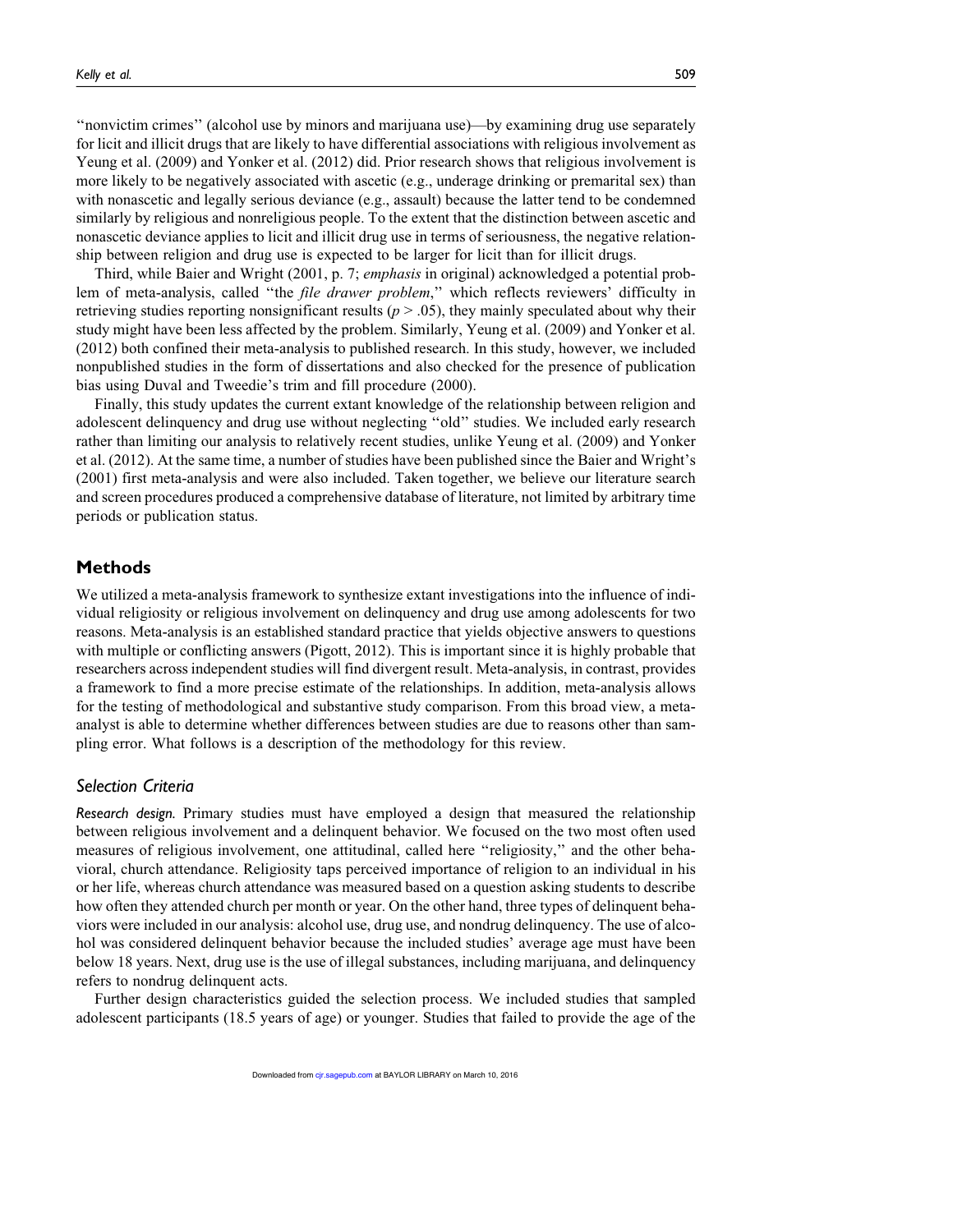subjects, or that simply listed the sample as college-aged or above, were removed. We focused on the cross-sectional relationship between the two constructs because few studies provided longitudinal correlations. These two distinct research designs are not appropriate to synthesize, and therefore, studies that only provided a longitudinal relationship were removed. Studies that provided both relationships were included, but only the cross-sectional relationship was used. We did not exclude studies based on the type of sampling technique (i.e., probability or nonprobability) or the type of sample (i.e., religious vs. general population).

Geographic location. No restrictions were placed on the location of data collection. Studies that occurred outside of the United States were included. We conducted searches in English, however, which may have precluded foreign languages studies from inclusion.

Statistical data. The primary studies must have provided a measure of the relationship between religious involvement and a delinquent behavior. The relevant effect size, therefore, was a correlation coefficient. Although Pearson's correlation coefficient was the most common form of the effect size, some studies provided information relevant for effect size calculation in various formats. For instance, a  $2 \times 2$  table that provided frequencies or percentages would have produced a relevant effect size. On the other hand, a portion of studies reported only the conditional relationships (i.e., regression coefficients). These coefficients, at this time, could not be included in the analysis due to the nature of the statistic (Pigott, Williams, Polanin, & Wu-Bohannon, 2012).

Time frame. No restrictions were placed on the time frame of publication. This was important because we wanted the database to represent the extant literature universe in order to observe how the relationships changed over time. Preventing research studies from inclusion based on the date of publication would have essentially limited the analytical testing capabilities. The search procedure concluded, however, on February 1, 2015.

Publication status. We did not limit our inclusion criteria to published studies only (i.e., both published and nonpublished studies were included). Rothstein, Sutton, and Borenstein (2006) suggest that limiting empirical research to peer-reviewed studies has the potential to bias the results.

# Search Strategy

Our search strategy endeavored to find all relevant citations available in the extant research databases. Although it was possible that a handful of studies remained unidentified, we believe that the search strategy pursued all possible primary studies.The search procedure started by using objective and repeatable search terms across multiple research databases, including Criminal Justice Abstracts, Criminal Justice Periodical Index, Dissertation Abstracts International, ProQuest Research Library, PsycInfo, Sociological Abstracts, Social Science Citation Index, and Social Services Abstracts. The search terms included the following: religion, religiosity, church, church attendance, delinquency, delinquent behavior, alcohol, alcohol use, drug use, marijuana, cigarettes, and some combination thereof. We also contacted researchers who studied religion and delinquent behavior to inquire about potential missing studies, and reference lists from each included study were also searched for potential studies.

# Coding

We developed a coding protocol to document relevant study information, using a Microsoft EXCEL database to collect codes efficiently and reliably. We coded the study's demographic information, such as publication type, year of publication, and funding, as well as sample characteristics, such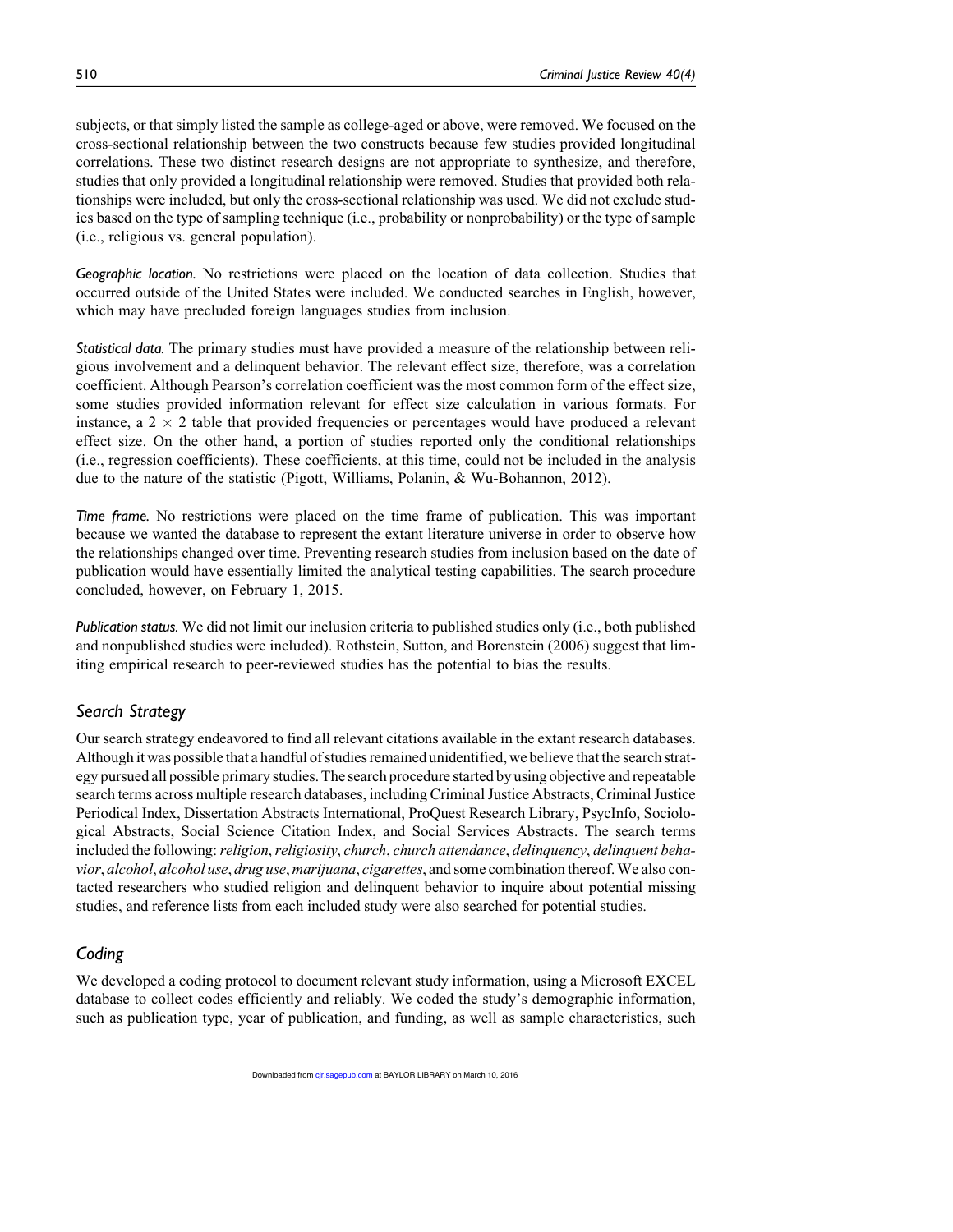as the sample's average age, percentage of males, and percentage of varying racial components. We attempted to code for methodological characteristics, but the only consistently reported indicator of methodological quality was whether the study utilized a probability-based sampling technique. We attempted to contact primary authors if a particular code was not available in the document. Two independent researchers coded the articles, and disagreements were handled via consensus.

#### Statistical Analysis

Effect size calculation. Based on our research questions, we were also interested in collecting effect size information about a number of variables: religiosity, church attendance, alcohol use, drug use, and delinquent activities. The three ''outcome'' measures (i.e., alcohol use, drug use, and delinquency) were generally measured as a response to a frequency item. Most often, researchers asked participants how many times in the previous month a participant drank alcohol or used illicit drugs. If the researchers asked about the quantity of alcohol use as well as frequency and reported both measures, we averaged those correlations within the study prior to the analysis. For delinquency measures, the most common approach was to ask participants whether they had committed various violent or nonviolent acts, often across multiple types of delinquency. Instead of attempting to synthesize these separately, we averaged all delinquency correlations within a study prior to conducting the meta-analysis across studies.

The effect size calculated across the studies was the correlation coefficient (Hunter & Schmidt, 2004). As mentioned previously, correlations may also be calculated from noncontinuous data such as Likert-type scales or  $2 \times 2$  tables. Regardless of the type of correlation, all coefficients were converted to Fisher's Z due to the skewed distribution of the standard errors of the correlation coefficient (Lipsey & Wilson, 2001). Fisher's  $Z$  transformation included a standard error calculation that was based solely on sample size and not on the size of the statistic (Hunter & Schmidt, 2004, p. 83). After synthesis calculations, Fisher's Z statistic is transformed back into the original correlation coefficient metric for interpretation.

Effect sizes were calculated for each bivariate relationship between the two measures of religious involvement (church attendance and religiosity) and the three delinquent behaviors (alcohol use, drug use, and delinquency). As such, a maximum of six bivariate correlations were calculated per study. If the study provided multiple correlations, for instance, a correlation between church attendance and alcohol use for males and females, we combined the correlations within the study prior to synthesis. This procedure ensured effect size independence, which is an assumption of meta-analysis (Hedges & Olkin, 1985).

Synthesis. The quantitative technique of meta-analysis was used to combine each study's effect size (Cooper, 2009; Pigott, 2012). We used the inverse-variance, random-effects model such that studies with larger samples provided finer precision and thus were given greater weight in the calculation of the average effect size. This can be written as follows:

$$
\bar{r}_j = \frac{w_i * r_i}{w_i} \tag{1}
$$

where  $\bar{r}_i$  represented the average correlation for the jth correlation (e.g., one of the six correlations of interest),  $w_i$  represented the inverse-variance, random-effects weight for study i, and  $r_i$  represented the bivariate correlation for study i. Confidence intervals and hypothesis testing can be accomplished using the standard error of the average effect size (Borenstein, Hedges, Higgins, & Rothstein, 2005).

As important as the average effect size, the next step was to test whether the effect sizes vary significantly. The Q statistic, which follows a  $\chi^2$  distribution, was calculated and followed by a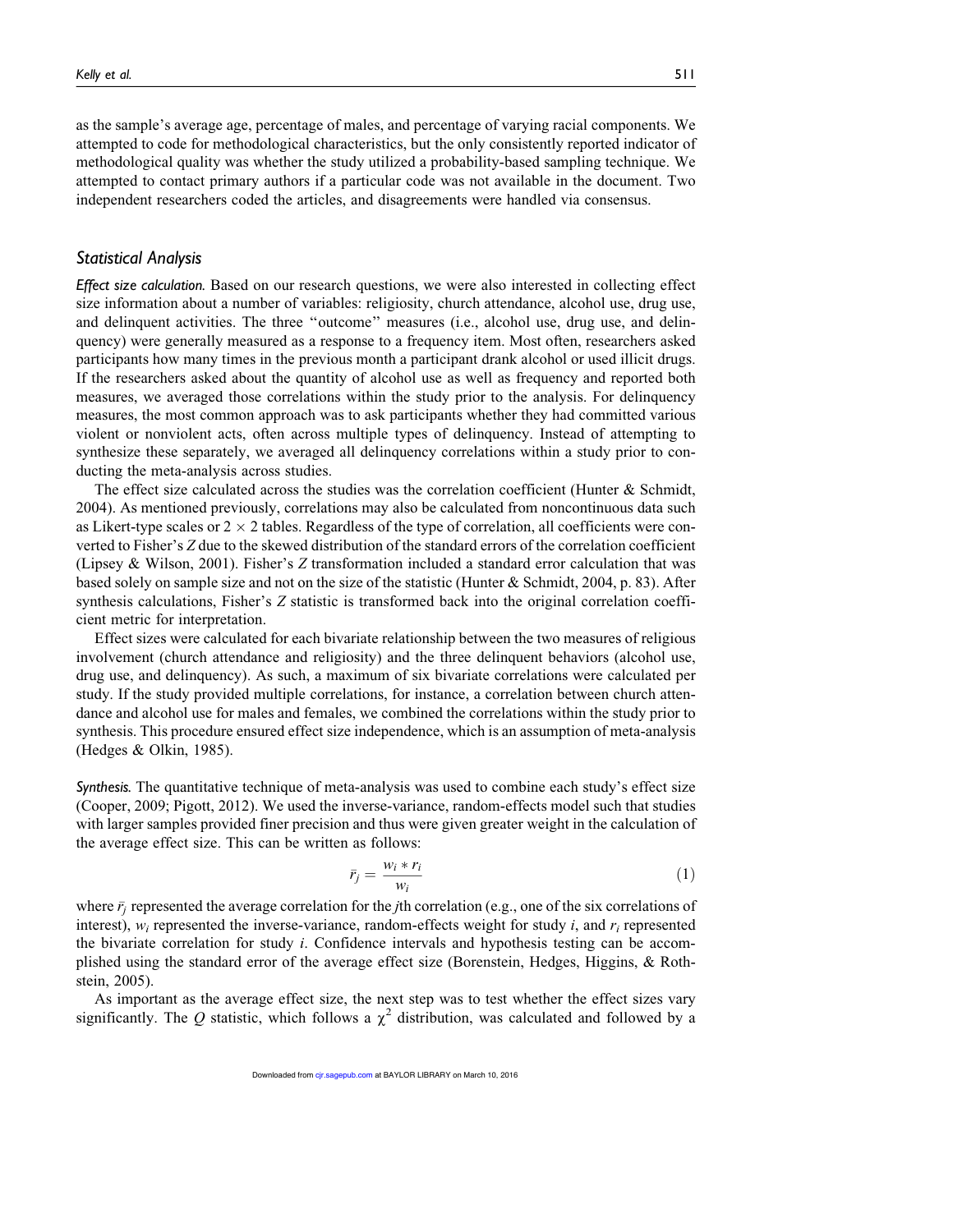hypothesis test. We also provided an additional measure of the between-study heterogeneity  $I^2$  (Higgins, Thompson, Deeks, & Altman, 2003). Due to the large number of bivariate correlation pairs (six), we chose not to include forest plots (available upon request). All meta-analytic procedures were conducted using the R package *metafor* (Viechtbauer, 2010).

Moderator analysis. Given significant effect size heterogeneity, an important aspect of meta-analysis is to understand the reasons effect sizes vary across studies. We conducted a series of moderator analyses using both categorical and continuous variables. We hypothesized that the effect sizes would vary as a function of the publication source, funding, sampling type, sampling location, and the individuals who made up the sample (i.e., general population vs. religious population). In addition, we utilized continuous variables (e.g., average age, percentage of males, African Americans, White students, and the date of publication) to conduct meta-regression analyses. To avoid biased results, moderator analyses that included less than five studies per level were excluded. For example, only three dissertations provided a bivariate correlation between alcohol use and religiosity; therefore, we eliminated the moderator analysis for this variable. We used a random-effects model to evaluate moderators, and all analyses were again conducted in the R package metafor (Viechtbauer, 2010).

Publication bias. As mentioned earlier, we included both published and nonpublished literature in the review. It was possible, however, that nonpublished studies went undetected because of the file drawer issue (Rosenthal, 1991). To test for the presence of publication bias, we conducted Duval and Tweedie's trim and fill procedure (2000), which used a rank-based augmentation to impute potentially missing values. The results of the procedure provide an indication of the magnitude missing studies might have on the overall results.

## **Results**

The search procedures yielded more than 1,350 citations, including duplicates. Of the 1,350 citations, independent researchers identified 154 citations for further review. The full text of these citations was ordered and screened for potential inclusion. Of these citations, we identified 69 documents that met inclusion criteria. This list was further dwindled, by seven articles, after coding revealed that the average age of the sample was too old.

The search and screen procedure yielded 62 applicable studies. From these, 145 correlations were computed (see Table 1). The average study was published in 1993 and included 3,123 students. Of the 62 studies, 7 were dissertations, 12 included participants outside the United States, and the 30 received partial or total funding. Studies included in the review included 52.80% males, 68.77% White students, and 19.90% African American students, with an average age of 15.53 years.

## Alcohol Use

Religiosity. We identified 26 reports that included a bivariate correlation of alcohol use and religiosity (see Table 2). The meta-analytic results revealed a small, negative correlation ( $\bar{r} = -.16, 95\%$  CI  $[-19, -12]$ ). In other words, a student who indicated a high religiosity scale score would be less likely to consume alcohol.

Inherent in the average effect size was a high degree of heterogeneity ( $Q = 561.65$ ,  $p < .001$ ,  $I^2 =$ 95.55). As such, we conducted moderator analyses to understand the causes of heterogeneity. Panel A in Table 3 shows that three categorical moderators had sufficient studies per level (i.e.,  $k > 5$ ). Studies that were not funded ( $Q = 23.91, p < .001$ ) were revealed to have a slightly larger correlation  $(\bar{r} = -.18, 95\% \text{ CI } [-.19, -.17])$  relative to studies that received funding  $(\bar{r} = -.14, 95\% \text{ CI } [-.15,$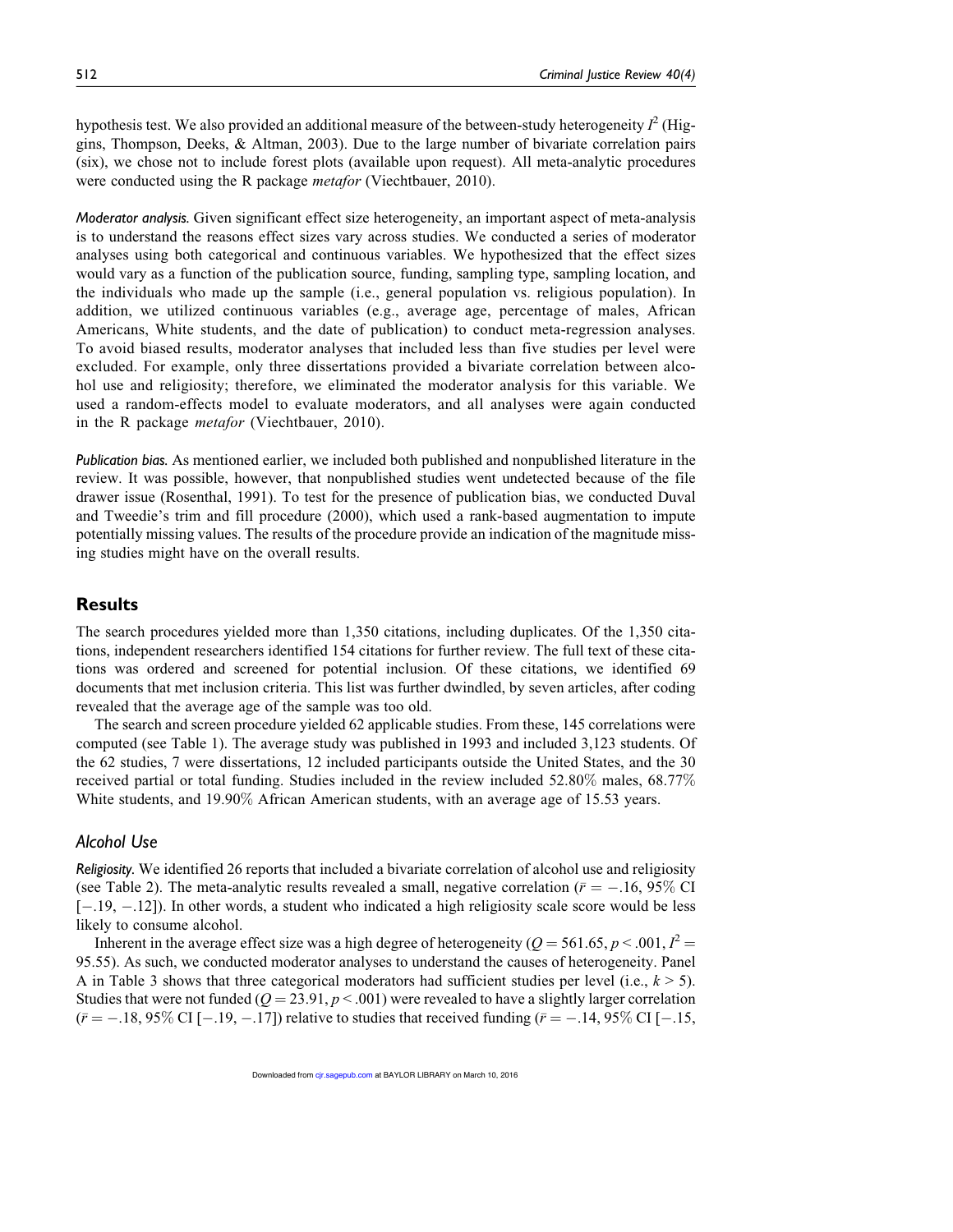| First Author Name           | DoP/Pub. Type/Funded      | Participants/Location/Rel. Comm. | %Male/%White/Age    | z                          | <b>KVS</b>        | R/D <sub>g</sub> | R/Dq                        | <b>A/Al</b>       | A/Dg          | A/Dq              |
|-----------------------------|---------------------------|----------------------------------|---------------------|----------------------------|-------------------|------------------|-----------------------------|-------------------|---------------|-------------------|
| Adlaf, Edward M.            |                           | BIOTIN                           | 19/NA/14.7          | 2066                       | $\frac{1}{\cdot}$ | $-39$            |                             | $\frac{1}{\cdot}$ | $-40$         |                   |
| Albrecht, Stan L.           |                           | HSUSSIN                          | <b>44/NA/16</b>     | 240                        |                   |                  | $-20$                       |                   |               |                   |
| Albrecht, Stan L            |                           | HSJUSIN                          | 51/84/17.5          | 2168                       |                   |                  |                             | $\overline{S}$    | क्            | $-30$             |
| Allen, Donald E.            |                           | HSJUS/N                          | 00/76/17.7          | 577                        |                   |                  | $-15$                       |                   |               | $-0.3$            |
| Amey, Cheryl H.             |                           | HSUSSN                           | 51/84/17.5          | 1728                       | $\frac{9}{1}$     | $-16$<br>$-24$   | 90'                         | ه <sub>آ</sub> –  |               | ခဲ့               |
| Amoateng, Acheampong Y.     |                           | HSJUS/N                          | <b>ANANAN</b>       | 3285                       | $rac{9}{1}$       |                  |                             |                   |               |                   |
| Beiranvand, Fataneh P.      | 2014/J/N                  | <b>MS/OT/N</b>                   | ANANANA             | $\frac{50}{2}$             |                   |                  |                             |                   |               |                   |
| Benda, Brent B.             | 2006/J/N                  | <b>B/US/N</b>                    | <b>NA/68.5/12.5</b> | 3395                       | $-35$             | ਦ੍ਰ              | $-37$<br>5.5                | $-12$             |               | $\frac{1}{\cdot}$ |
| Benda, Brent B.             | <b>N/I/S661</b>           | HSJUSIN                          | 46/59/16            | 1093                       | $\frac{8}{1}$     | S.               | Ξ                           |                   |               |                   |
| Biddle, Jennifer            | 2013/D/Y                  | <b>B/US/N</b>                    | 48/33/NA            | 6500                       |                   |                  | $\frac{1}{2}$               |                   |               |                   |
| Brown, Tony N               | 2001/J/N                  | HSJUSIN                          | 46/57.5/14          | 899                        | $-12$             |                  |                             | $\frac{1}{1}$     |               |                   |
| Brownfield, D               | N//1661                   | HSJUS/N                          | 00/100/16           | 800                        |                   | ≵<br>−           |                             |                   | ငိ            |                   |
| Burkett, Steven R.          | l/[/086                   | HSUSIN                           | 42/NA/14.5          | 323<br>264                 | $-43$             |                  |                             | ں<br>-<br>-       |               |                   |
| Burkett, Steven R.          | <b>NI/1861</b>            | HSUSIN                           | NA/NA/16.5          |                            |                   | م.<br>-          |                             |                   |               |                   |
| Burkett, Steven R.          | <b>WIFLIGH</b><br>NIFLIGH | HSJUSIN                          | NA/99/17.5          | 837                        |                   |                  |                             | $-32$             | $\frac{5}{1}$ |                   |
| Burkett, Steven R.          | 1074/J                    | HS/US/N                          | 51/100/17.5         | 855                        |                   |                  |                             | $-36$             | $-32$         | $-15$             |
| Chadwick, Bruce A.          | <b>N/(1666</b>            | KSNGH                            | 46/95/16.5          | 398                        |                   |                  | $-22$                       |                   |               |                   |
| Chard-Wierschem, Deborah J. | N/C/866                   | <b>MSUSSN</b>                    | 74/14.2/15.5        | 1000<br>1439               | - 35              | ģ                | $\frac{1}{1}$ $\frac{1}{1}$ | ಿಂ                | $-0.3$        | $-25.7$           |
| Cochran, John K.            | <b>A/I/+661</b>           | HSUSSN                           | <b>NANAZ</b>        |                            |                   | $\frac{5}{1}$    |                             |                   | $-15$         |                   |
| Crano, William D            | $2008$ / $\gamma$         | <b>B/US/N</b>                    | 51/67/13.8          | $\frac{1}{2}$              | $-12$<br>$-22$    |                  |                             |                   |               |                   |
| Dudley, Roger L             | N///86                    | <b>B/OT/Y</b>                    | 48/64/16.68         | <u>ន</u>                   |                   | $\frac{5}{1}$    |                             |                   |               |                   |
| Elifson, Kirk W             | I983/J/N                  | <b>B/US/N</b>                    | 50/100/16.5         | S <sub>0</sub>             |                   |                  | $\frac{4}{1}$               |                   |               |                   |
| Harris, Mark A              | <b>V/C/666</b>            | <b>MSNSW</b>                     | 48/69.4/15.61       | $\frac{3413}{2}$           |                   | ە<br>-           | $-38$                       |                   |               |                   |
| Harris, Mark A              | 2003/J/N                  | <b>R/US/Y</b>                    | <b>ANANANA</b>      | <b>1393</b>                |                   |                  |                             |                   |               |                   |
| Todd I<br>Herrenkohl,       | 2005/J/Y                  | <b>B/US/N</b>                    | 54/11.2/17.85       | 457                        |                   | $-25$            |                             |                   |               |                   |
| Higgins, Paul C.            | ≻<br>J//261               | <b>HSUSN</b>                     | 48/53/14.5          | <b>1353</b>                |                   |                  |                             | $-48$             |               |                   |
| Hirschi, Travis             | ≻<br>//696                | <b>B/OT/N</b>                    | 63.5/55.5/14.5      | 4077                       |                   |                  |                             |                   |               | آد<br>أ           |
| Hundleby, John D.           | <b>A/[/2861</b>           | <b>A/LO/SF</b>                   | 49/NA/14.5          | 2048                       | $\frac{1}{\cdot}$ | $\frac{6}{1}$    | $\frac{1}{\cdot}$           |                   |               |                   |
| Hundleby, John D            | N/0881<br>N/0881          | <b>HS/OT/Y</b>                   | 43/NA/14.5          | $\overline{2}$             | S                 | 두                |                             |                   |               |                   |
| essor, Richard              |                           | <b>B/US/N</b>                    | 48/69/15.5          | 3122                       |                   | $\frac{33}{2}$   |                             | -22               |               |                   |
| ohnson, Richard E.          | N/[/2861                  | <b>HSUSN</b>                     | 45/85/15.5          |                            | $\frac{4}{1}$     | <u>ي</u> -       | $-19$                       |                   |               |                   |
| ohnson, Byron               | 2001/J/Y                  | <b>B/US/N</b>                    | NA/NA/17.7          | <b>262</b><br>2015<br>2017 |                   |                  | $-36$                       |                   |               |                   |
| lunger, Marianne            | 993/J/N                   | <b>B/US/N</b>                    | 48/6370/15.87       |                            |                   |                  | $\frac{4}{1}$               |                   |               |                   |

Downloaded from cjr.sagepub.com at BAYLOR LIBRARY on March 10, 2016

Table I. Study Data U s e d in Σ, leta-Analy

sis.

513

(c o n tin u e d)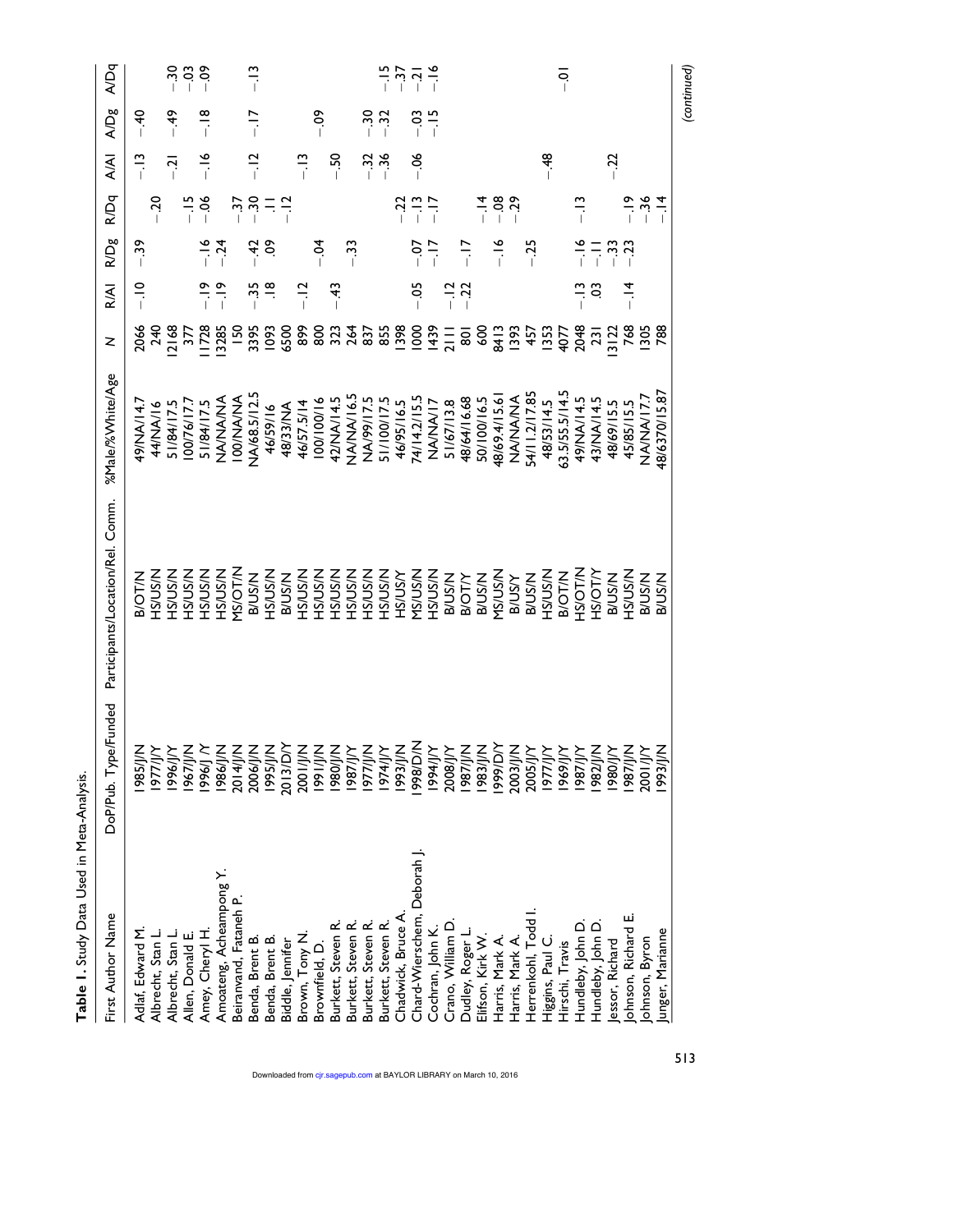| Table 1. (continued)        |                                            |                                                                                                                                                                                               |                  |                |                   |                   |                |                |                  |                             |
|-----------------------------|--------------------------------------------|-----------------------------------------------------------------------------------------------------------------------------------------------------------------------------------------------|------------------|----------------|-------------------|-------------------|----------------|----------------|------------------|-----------------------------|
| First Author Name           | DoP/Pub. Type/Funded                       | Participants/Location/Rel. Comm.                                                                                                                                                              | %Male/%White/Age | z              | R/AI              | R/D <sub>g</sub>  | R/Dq           | <b>A/AI</b>    | A/D <sub>g</sub> | A/Dq                        |
| Kim, Jeongah                | 2003/D/Y                                   | <b>B/US/Y</b>                                                                                                                                                                                 | 00/NA/14.7       | $rac{1}{4}$    | ت<br>آ            | $-17$             | $-15$          | $-12$          | $\frac{5}{1}$    |                             |
| Litchfield, Allen (I)       |                                            | <b>B/US/Y</b>                                                                                                                                                                                 | 46/0/13.3        | 1500           |                   |                   |                |                |                  | $-4.7$<br>$-1.7$            |
| Litchfield, Allen (2)       | <b><i>NIre61</i></b><br>NI/Le61<br>NI/Le61 | <b>ASUSN</b>                                                                                                                                                                                  | 50/91.7/12       | $\overline{8}$ |                   |                   | $-36$          |                |                  |                             |
| Long, Kathleen A.           |                                            | <b>B/US/N</b>                                                                                                                                                                                 | 50.3/NA/14.7     | 625            |                   |                   |                | $-08$          |                  |                             |
| Lorch, Barbara R            | と<br>1985/J                                | <b>B/US/N</b>                                                                                                                                                                                 | 47/93/16.75      | 3878           | $\frac{2}{1}$     |                   |                | $-15$          |                  |                             |
| Mainous, Rosalie O          | $\succ$ $\leq$<br>2001/                    | <b>ASUSN</b>                                                                                                                                                                                  | 47/82/15.88      | $\overline{5}$ | $-12$<br>$-27$    |                   |                |                |                  |                             |
| Marcos, Anastasios C.       | 1986/J                                     | <b>ASUSN</b>                                                                                                                                                                                  | 49/16/13.04      |                |                   |                   |                |                |                  |                             |
| Marsiglia, Flavio Fransisco | と<br>2005/J                                | <b>B/US/N</b>                                                                                                                                                                                 | 53.2/63.5/16     | 2626<br>1272   | <u>ვე</u>         | - p<br>           | io−            |                |                  |                             |
| McIntosh, Wm. A.            | ≿<br>1981/                                 | <b>B/US/N</b>                                                                                                                                                                                 | <b>ANANANIA</b>  | <b>1358</b>    |                   | $-20$             |                | $-17$          |                  |                             |
| McLuckie, Benjamin F.       | ξ<br>1975/J                                | <b>KSNSH</b>                                                                                                                                                                                  | NA/NA/I7.5       | 27175          |                   |                   |                |                | يا۔<br>-         |                             |
| Nelsen, Hart M              | ミ<br>1982/J                                | <b>ASSINSH</b>                                                                                                                                                                                | 48/88/17.5       | 4491           |                   |                   |                | $-12$          | $-25$            |                             |
| Park, Hae-Seong             | N//8661                                    | <b>ASUSN</b>                                                                                                                                                                                  | 47/15/12.52      | 7692           | io-               |                   | ¦<br>⊖         |                |                  |                             |
| Parsai, Monica              | 2010/JY                                    | NSNB                                                                                                                                                                                          | 47/12/13.5       |                |                   |                   |                | $-06$          | Ģ                |                             |
| Pearce, Michelle            |                                            | <b>B/OT/N</b>                                                                                                                                                                                 | 48/NA/14.9       | 1801           |                   |                   | $\frac{1}{1}$  |                |                  | $-0$                        |
| Pitel, Lukas                | 2003/J/N<br>2012/J/Y                       | <b>B/US/Y</b>                                                                                                                                                                                 | 45.4/80.6/15.74  | 3674<br>217    |                   |                   |                | $-\frac{6}{1}$ | $rac{9}{1}$      | $-05$                       |
| Pullen, L.                  | <b>N//6661</b>                             | <b>B/US/N</b>                                                                                                                                                                                 | 46.5/86.3/14.9   |                |                   |                   |                | $-22$          |                  |                             |
| Purser, Christopher W.      | 2003/D/N                                   | <b>ASUSN</b>                                                                                                                                                                                  | 49/14/17         |                |                   |                   |                |                |                  | $rac{5}{1}$                 |
| Ritt-Olson, Anamara         | 2004/J/N<br>1975/J/Y                       | <b>ASUSN</b>                                                                                                                                                                                  | AS/NA/NA         | 363<br>598     | $-25$             | $-15$             | $-28$<br>$-10$ |                |                  |                             |
| Rohrbaugh, John             |                                            | HVJS/N                                                                                                                                                                                        | 44.1/100/17.5    |                |                   | $-28$             |                |                |                  |                             |
| Schulenberg, John           | <b>J//r661</b>                             | <b>NSUSN</b>                                                                                                                                                                                  | 48/NA/15.27      | 3399           | $\overline{5}$    | $-21$             | $\frac{1}{1}$  |                | $rac{6}{\cdot}$  | $\frac{2}{1}$ $\frac{5}{1}$ |
| Shields, Joseph H           | 983/D/N                                    | <b>B/US/N</b>                                                                                                                                                                                 | 49.7/71.6/NA     |                | $-24$             |                   | $\frac{4}{1}$  | $-29$          | $-25$            |                             |
| Sinha, Jill W.              | 2007/J/Y                                   | <b>ASUSN</b>                                                                                                                                                                                  | 100/100/15.5     | 2004           | $-06$             |                   |                | ခဲ့            |                  |                             |
| Stark, Rodney               | 1982                                       | <b>ASUSN</b>                                                                                                                                                                                  | 0/80/18          | 1799           |                   |                   | $-38$<br>$-32$ |                |                  | $-22$                       |
| Taub, Diane E.              | N/(he661<br>N/(he661                       | <b>AS/US/N</b>                                                                                                                                                                                | 51.I/NA/13.44    | 1624           | $-22$             | $-22$             |                |                |                  |                             |
| Tharp, Andra                |                                            | <b>N/SNB</b>                                                                                                                                                                                  | <b>Q/100/NA</b>  | <b>1357</b>    |                   | $\frac{5}{1}$     |                |                |                  |                             |
| Vener, Arthur M             | <b>N///261</b>                             | <b>HSUSK</b>                                                                                                                                                                                  | <b>ANANANA</b>   | 4220           | $-23$             | $\frac{1}{\cdot}$ | $-28$          |                |                  |                             |
| Wallace, John M             | $\succ$<br>18661                           | <b>N/SNB</b>                                                                                                                                                                                  | 53/37/12.4       | 5000           |                   | 두                 |                | $\frac{1}{1}$  | -22              |                             |
| Willis, Thomas A            | $\succ$<br>2003                            | <b>N/SNB</b>                                                                                                                                                                                  | 45/79/14.99      | $\frac{82}{2}$ | $\frac{1}{\cdot}$ | $-0$              |                |                |                  |                             |
| Witten, Dell-Autumn         | 2006/D/N                                   | <b>N/LO/S</b>                                                                                                                                                                                 | 49/NA/14.7       | 484            |                   | $\overline{r}$    | $-25$          |                | ĽΣ               | $-16$                       |
|                             |                                            | Note. DoP = date of publication; Pub. type = publication type:   = journal, D = dissertation; Funded: Y = yes, N = no; participants: MS = middle school, HS = high school, B = both; Location |                  |                |                   |                   |                |                |                  |                             |

Downloaded from cjr.sagepub.com at BAYLOR LIBRARY on March 10, 2016

U S ¼ United States, OT  $\parallel$ o t h e r c o u n t ry; R el. Comm. = religious community: % M ale  $\parallel$ percent male, % ≶ hit e ¼ p e r c e n t w hit e, Ag e ¼ average age; N  $\parallel$ s a m ple siz e; C o r r ela tions:  $R/A =$ r eligio sit y– alc o h ol, R/D g ¼ r eligio sit y– d r u g u s e, R/D q ¼ religiosity-delinquency, A/AI = attendance-alcohol, A/Dg = attendance-drug use, A/Dq = attendance-delinquency.

514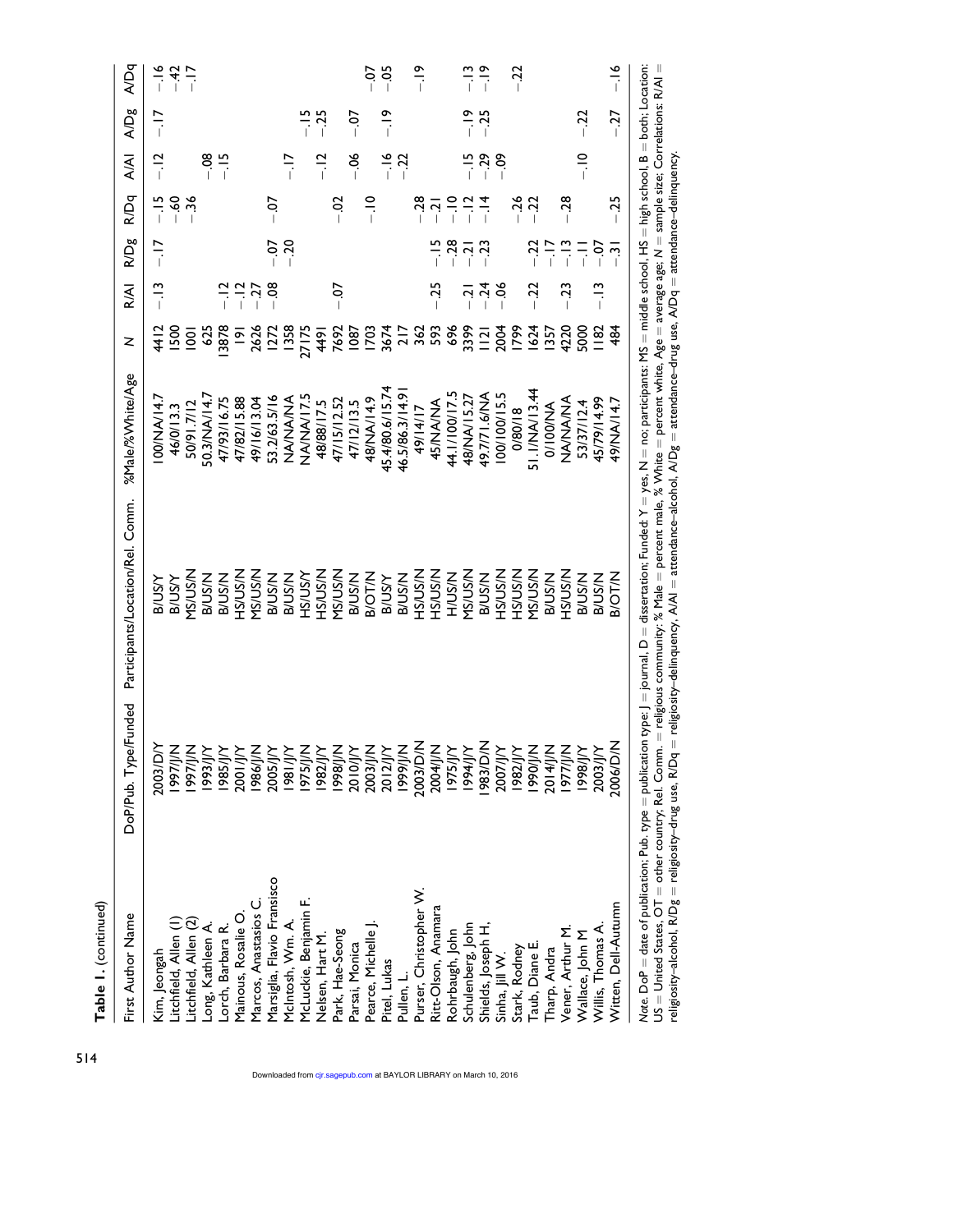| Outcome     | <b>Religion Measure</b> | k  |        | 95% CI         |         |       | $\tau^2$ |
|-------------|-------------------------|----|--------|----------------|---------|-------|----------|
| Alcohol use | Religiosity             | 26 | $-.16$ | $[-.19, -.12]$ | 561.65  | 95.55 | .013     |
| Alcohol use | Attendance              | 23 | $-.19$ | $[-.25, -.14]$ | 449.34  | 98.29 | .016     |
| Delinguency | Religiosity             | 32 | $-.19$ | $[-.24, -.15]$ | 1210.71 | 97.65 | .019     |
| Delinguency | Attendance              | 20 | $-.18$ | $[-.23, -.13]$ | 679.01  | 96.83 | .012     |
| Drug use    | Religiosity             | 28 | $-.19$ | $[-.23, -.15]$ | 848.47  | 96.82 | .013     |
| Drug use    | Attendance              | 18 | $-.22$ | $[-.28, -.16]$ | 1593.98 | 98.43 | .015     |

Table 2. Overall Average Correlation.

Note.  $k =$  number of studies; 95% CI = 95% confidence interval.

All correlations and Q values significant at  $p < .001$ .

 $[-14]$ ). The location where the sample was drawn was also found to be a significant moderator ( $Q =$ 61.63,  $p < .001$ ), and studies conducted within the United States only ( $\bar{r} = -.14, 95\%$  CI [ $-.16,$  $[-12]$ ) had a slightly smaller correlation than other studies ( $\bar{r} = -.16, 95\%$  CI [ $-.17, -.16$ ]). However, it is difficult to say which aspect of funding and location contributed to the observed moderation without additional data. None of the five continuous predictors (i.e., average age, percentage of males, African Americans, White students, and the date of publication) was revealed to be significant predictors (see Panel A).

Church attendance. The search and screen procedures found 23 studies that reported a bivariate correlation between alcohol use and church attendance (see Table 2). The results revealed a small-to-moderate, negative correlation ( $\bar{r} = -.19, 95\%$  CI [ $-.25, -.14$ ]). Again, a student who indicated that he or she attended church more often reported less alcohol usage. Much like the previous analysis, the results revealed a high level of heterogeneity ( $Q = 449.34$ ,  $p < .001$ ,  $I^2 =$ 98.29).

Given significant heterogeneity among the effect sizes, we conducted a series of moderator analyses with the results being summarized in Panel B of Table 3. The top part shows only two of the categorical moderators, funding and sampling type, had enough studies per level, although neither was revealed as significant moderators of the average effect sizes. Of significant note, however, two of the five continuous moderators were revealed as significant predictors of the effect sizes. The date of publication predicted the average effect size ( $b = .09$ ,  $SE = .03$ ,  $p < .001$ ). A study conducted early in the database (i.e., 1960s) generally had a larger effect size (i.e., more negative) relative to a study conducted later in the database (i.e., 2000s). In addition, the percentage of African Americans in the study was positively and significantly related to the average effect size ( $b = .06$ ,  $SE =$ .03,  $p = .04$ ). In other words, as the percentage of African American students increased throughout studies, the less of a relationship was found between alcohol use and church attendance. This is inconsistent with the previous finding that religious influence is more likely among racial minorities, especially Blacks.

### **Delinquency**

Religiosity. Our procedures revealed 32 studies where a bivariate correlation was extracted for the relationship between delinquency and religiosity. The results, presented in Table 2, again revealed a small-to-moderate average effect size ( $\bar{r} = -.19, 95\%$  CI [ $-.24, -.15$ ]). There was a high degree of heterogeneity inherent in this group of effect sizes ( $Q = 1210.70, p < .001, I^2 = 97.65$ ). As such, we conducted moderator analyses to explain the variation. Four categorical moderators had large enough number of levels to conduct the tests; however, none of the moderator tests revealed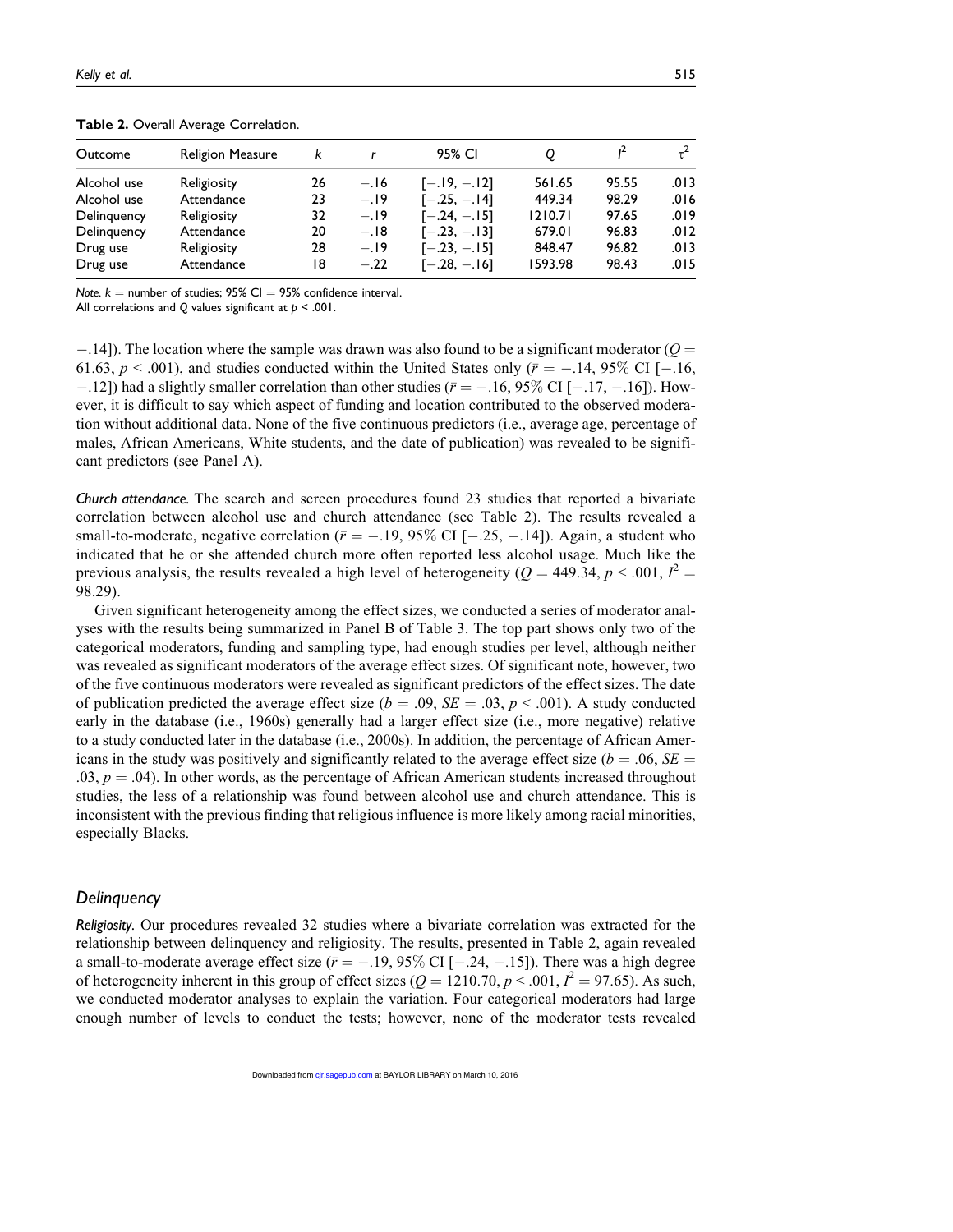| A. Religiosity              |                    |                         |                    |          |
|-----------------------------|--------------------|-------------------------|--------------------|----------|
| Variable                    | Level $(k)$        | ES [95% CI]             | $Q$ -Between $(p)$ | $\tau^2$ |
| Funded                      |                    |                         | 23.91 (.001)       | .013     |
|                             | No (16)            | $-.18[-.19, -.17]$      |                    |          |
|                             | Yes (10)           | $-.14$ [ $-.15, -.14$ ] |                    |          |
| Sampling type               |                    |                         | .07 (.789)         | .015     |
|                             | Nonprobability (9) | $-.16[-.17, -.15]$      |                    |          |
|                             | Probability (17)   | $-.16$ [ $-.17, -.15$ ] |                    |          |
| Sampling location           |                    |                         | 61.63(013)         | .020     |
|                             | $US$ only $(20)$   | $-.14$ [ $-.16, -.12$ ] |                    |          |
|                             | Mixture (6)        | $-.16$ [ $-.17, -.16$ ] |                    |          |
| Variable                    | k                  | b(SE)                   | 95% CI             |          |
| Average age                 | 23                 | $.01$ $(.02)$           | $[-.03, .03]$      | .018     |
| % AA                        | 15                 | .25(.18)                | $[-.11, .62]$      | .001     |
| % White                     | 9                  | $-.09(.09)$             | $[-.28, .09]$      | .001     |
| % Male                      | 24                 | .22(.15)                | $[-.06, .50]$      | .013     |
| <b>DoP</b>                  | 26                 | .03(0.02)               | $[-.02, .07]$      | .008     |
| <b>B.</b> Church attendance |                    |                         |                    |          |
| Variable                    | Level $(k)$        | ES [95% CI]             | $Q$ -Between $(p)$ |          |
| Funded                      |                    |                         | .64(.423)          | .016     |
|                             | No (8)             | $-.22$ [ $-.31, -.13$ ] |                    |          |
|                             | Yes (15)           | $-.18$ [ $-.25, .02$ ]  |                    |          |
| Sampling type               |                    |                         | 4.62(0.03)         | .018     |
|                             | Nonprobability (6) | $-.29$ [ $-.39, -.19$ ] |                    |          |
|                             | Probability (17)   | $-.16$ [ $-.40, .06$ ]  |                    |          |
| Variable                    | k                  | b(SE)                   | 95% CI             |          |
| Average age                 | 21                 | $-.02(.03)$             | $[-.08, .03]$      | .020     |
| % AA                        | 13                 | .06(0.03)               | [.01, .10]         | .019     |
| % White                     | 4                  | .02(0.03)               | $[-.05, .08]$      | .016     |
| % Male                      | 19                 | .02(0.03)               | $[-.04, .08]$      | .019     |
| <b>DoP</b>                  | 23                 | .09(0.03)               | [.05, .13]         | .019     |

Table 3. Moderator and Meta-Regression Analysis for Alcohol Use and Religiosity (Panel A) and Church Attendance (Panel B).

Note.  $k =$  number of studies; ES = effect size; 95% CI = 95% confidence interval;  $p = p$  value; US = United States;  $AA =$  African American; DoP = date of publication.

Source and religious sample moderators removed from analysis due to  $k \leq 5$ .

significant differences (see the top part of Table 4's Panel A). The five continuous moderators also yielded nonsignificant relationships with the effect sizes (see the bottom part of Panel A).

Church attendance. We found 20 studies that measured delinquency and church attendance, and the results indicated a similar average effect size ( $\bar{r} = -.18, 95\%$  CI [ $-.23, -.13$ ]). A large degree of heterogeneity pervaded this set of effect sizes as well  $(Q = 679.01, p < .001, I^2 = 96.83)$ . We then, therefore, proceeded to conduct moderator analyses. The results revealed no significant differences between any of the categorical moderators, and none of the continuous moderators was revealed to be significant predictors of the average effect size as well (see Panel B of Table 4).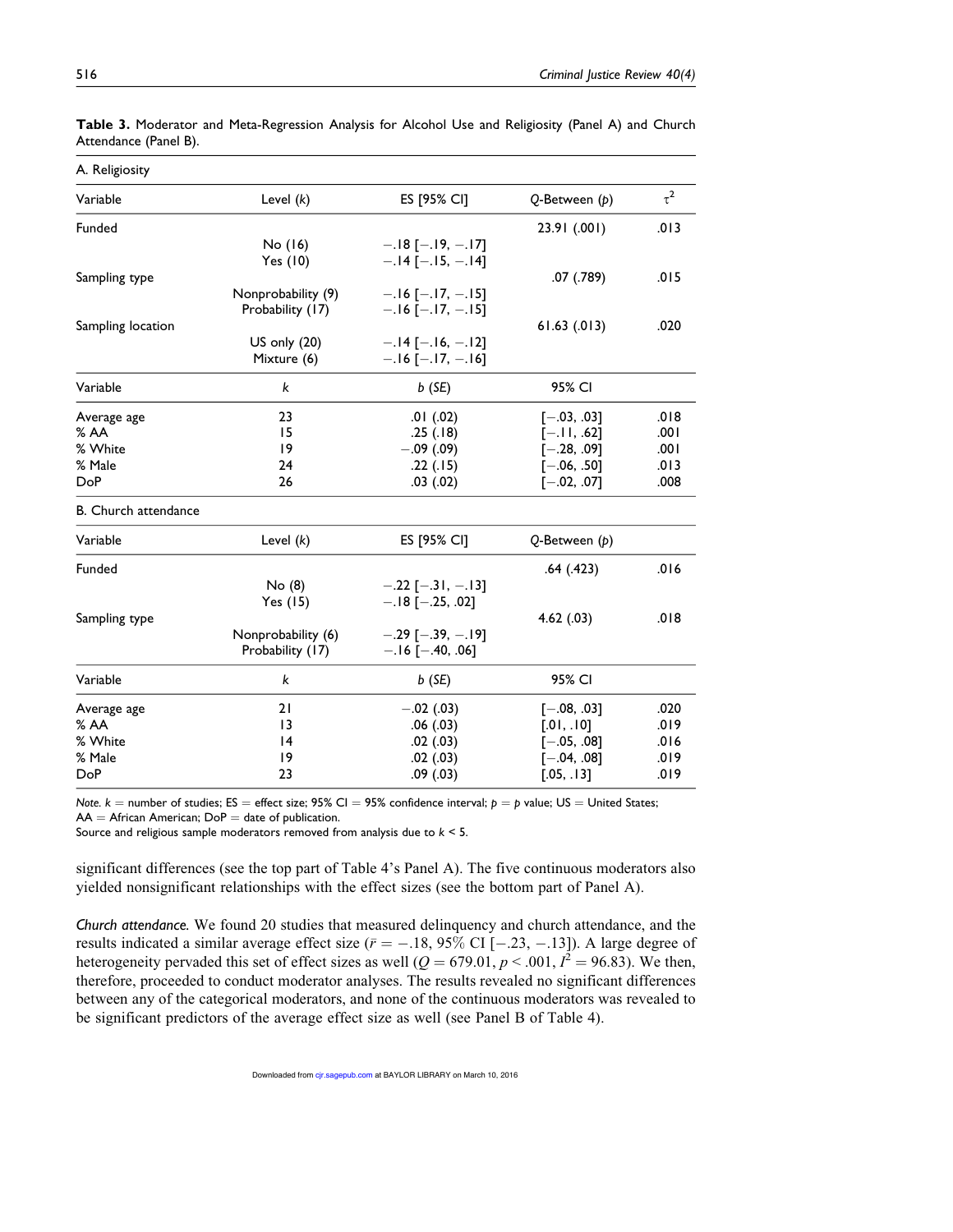| A. Religiosity              |                          |                                              |                                |              |
|-----------------------------|--------------------------|----------------------------------------------|--------------------------------|--------------|
| Variable                    | Level $(k)$              | ES [95% CI]                                  | $Q$ -Between $(p)$             | $\tau^2$     |
| Source                      |                          |                                              | 1.199(0.27)                    | .018         |
|                             | Dissertation (7)         | $-.16$ [ $-.27, -.06$ ]                      |                                |              |
| Funded                      | Journal article (25)     | $-.20$ [ $-.42, .03$ ]                       | 1.20(0.27)                     | .018         |
|                             | No(21)                   | $-.21$ [ $-.27, .15$ ]                       |                                |              |
|                             | Yes $(11)$               | $-.16$ [ $-.31, .01$ ]                       |                                |              |
| Sampling type               |                          |                                              | 1.02(0.32)                     | .018         |
|                             | Nonprobability (10)      | $-.23$ [ $-.32, -.14$ ]                      |                                |              |
|                             | Probability (22)         | $-.18$ [ $-.36, .01$ ]                       |                                |              |
| Sampling location           | US only $(26)$           | $-.19$ [ $-.29, -.08$ ]                      | .01(.91)                       | .013         |
|                             | Mixture (6)              | $-.18$ [ $-.41, .03$ ]                       |                                |              |
|                             |                          |                                              |                                |              |
| Variable                    | k                        | b(SE)                                        | Lower, upper                   |              |
| Average age                 | 28                       | .03(0.02)                                    | $[-.03, .08]$                  | .020         |
| % AA                        | 14                       | .03(0.03)                                    | $[-.04, .09]$                  | .013         |
| % White                     | 20                       | $-.03(.02)$                                  | $[-.08, .02]$                  | .010         |
| % Male<br><b>DoP</b>        | 27<br>32                 | $-.03(.03)$                                  | $[-.08, .02]$<br>$[-.06, .04]$ | .019<br>.019 |
|                             |                          | $-.01$ (.03)                                 |                                |              |
| <b>B.</b> Church attendance |                          |                                              |                                |              |
| Variable                    | Level $(k)$              | ES [95% CI]                                  | Q-Between (p)                  |              |
| Source                      |                          |                                              | .02(0.86)                      | .013         |
|                             | Dissertation (5)         | $-.17$ [ $-.19,-.15$ ]                       |                                |              |
|                             | Journal article (15)     | $-.18[-.29, -.08]$                           |                                |              |
| Funded                      |                          |                                              | $1.63$ (.20)                   | .011         |
|                             | $No$ $(11)$<br>Yes $(9)$ | $-.20[-.27, -.14]$<br>$-.14$ [ $-.24, .03$ ] |                                |              |
| Sampling type               |                          |                                              | .03(.87)                       | .013         |
|                             | Nonprobability (6)       | $-.18$ [ $-.28, -.09$ ]                      |                                |              |
|                             | Probability (14)         | $-.17$ [ $-.19, -.15$ ]                      |                                |              |
| Variable                    | k                        | b(SE)                                        | Lower, upper                   |              |
| Average Age                 | 17                       | $-.01$ (.02)                                 | $[-.04, .02]$                  | .013         |
| % AA                        | 12                       | .03(0.03)                                    | $[-.02, .08]$                  | .007         |
| % White                     | 14                       | $-.01$ (.03)                                 | $[-.06, .05]$                  | .011         |
| % Male                      | 17                       | .01(0.03)                                    | $[-.06, .06]$                  | .015         |
| DoP                         | 20                       | $-.02(.03)$                                  | $[-.08, .03]$                  | .012         |

| Table 4. Moderator and Meta-Regression Analysis for Delinquency and Religiosity (Panel A) and Church |  |  |  |
|------------------------------------------------------------------------------------------------------|--|--|--|
| Attendance (Panel B).                                                                                |  |  |  |

Note.  $k =$  number of studies; ES = effect size; 95% CI = 95% confidence interval;  $p = p$  value; US = United States;  $AA =$  African American; DoP  $=$  date of publication.

Source and religious sample moderators removed from analysis due to  $k < 5$ .

# Drug Use

Religiosity. Twenty-eight studies were found that reported a bivariate correlation between drug use and religiosity (see Table 2). The average correlation remained similar in size to the previous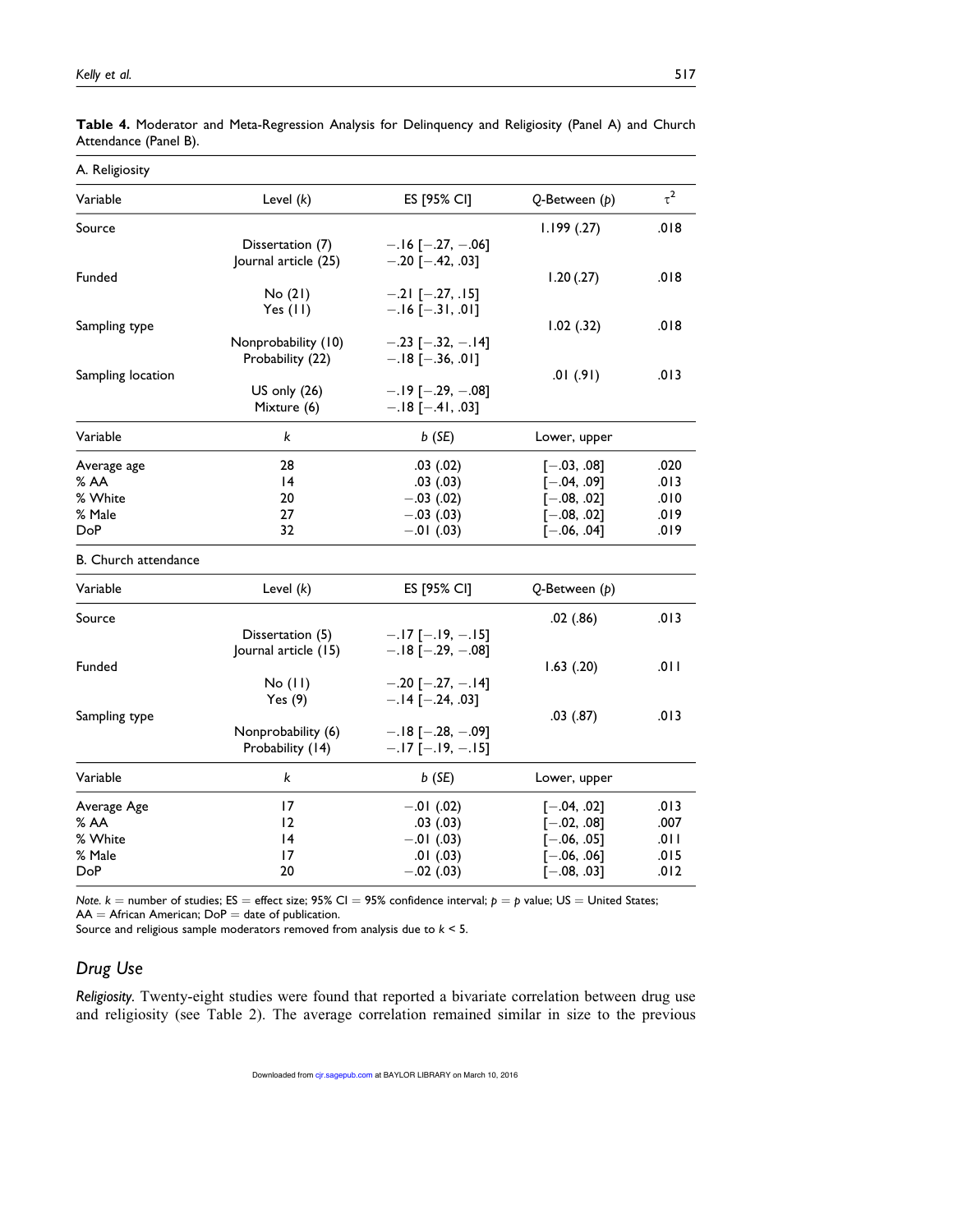analyses ( $\bar{r} = -.19, 95\%$  CI [ $-.23, -.15$ ]). A substantial amount of heterogeneity remained among the effect sizes as well ( $Q = 848.47, p < .001, I^2 = 96.82$ ).

Given significant heterogeneity among the effect sizes, we conducted a series of moderator analyses and found four categorical moderators to have sufficient studies per level for analysis. The results shown in Table 5 (see Panel A) indicate that a study's source was a significant moderator  $(Q = 37.75, p < .001)$ , and studies that derived from a dissertation had a smaller average effect size  $(\bar{r} = -.17, 95\% \text{ CI} [-.18, -.15])$  relative to journal articles  $(\bar{r} = -.22, 95\% \text{ CI} [-.23, -.21])$  as we found above for studies on religiosity and delinquency. In addition, studies that did not receive funding had a significantly larger effect size ( $\bar{r} = -.23, 95\%$  CI [ $-.24, -.22$ ]) compared to studies that did receive funding ( $\bar{r} = -.20, 95\%$  CI [ $-.21, -.19$ ]), which is also consistent with what was found for religiosity–delinquency research. On the other hand, the continuous moderator analyses revealed no significant predictors of the effect sizes (see Panel B).

Church attendance. The final set of bivariate correlations between drug use and church attendance yielded 18 studies (see Table 2). The meta-analytic results showed a moderate average effect size  $(\bar{r} = -.22, 95\% \text{ CI} [-.28, -.16])$ , the largest of the six pairs of correlations. Not surprisingly, a large amount of heterogeneity pervaded this set of effect sizes ( $Q = 1593.98$ ,  $p < .001$ ,  $I^2 = 98.43$ ).

Once again, moderator analyses were utilized in an attempt to explain the heterogeneity. Two of the categorical moderators had enough studies per level. The results indicated that neither of the categorical moderators yielded significantly different results. The test of the continuous moderators revealed similarly nonstatistically significant results.

### Publication Bias

In addition to seeking unpublished dissertations, we conducted publication bias analyses to ensure valid results as indicated above. Results from conducting Duval and Tweedie's trim and fill procedure (2000) showed little difference between the observed and imputed average effect size, indicating that none of the six bivariate correlations suffered from publication bias in the form of missing studies. We therefore concluded that our search and screening procedure, in addition to the metaanalytic calculations, were valid representations of the universe of studies.

# **Discussion**

While it has been found that religious involvement and delinquent behavior are inversely related (Jang, 2013; Johnson & Jang, 2010), the present study adds to our knowledge because it provides additional evidence of the breadth of this relationship. Our meta-analysis of 62 peer-reviewed journal articles and unpublished dissertations tends to confirm that juvenile behavior has an inverse relationship with religiosity and church attendance: All six bivariate correlations between religious involvement—whether it was measured as attitude (religiosity) or behavior (church attendance) and delinquent behavior—whether we employed alcohol use, drug use, or nondrug delinquency resulted in an inverse relationships. Among the six, the relationship between church attendance and drug use  $(r = -.22)$  was found to be large relative to the other bivariate associations, which ranged from  $r = -.16$  to  $r = -.19$ . This finding is consistent with prior research that tends to find larger influence of religious involvement (1) when measured by a behavioral (church attendance) than attitudinal indicator (perceived importance of religion) and (2) on ascetic (drug use) than nonascetic deviance (nondrug delinquency).

On the other hand, we found religious involvement, whether a behavioral or attitudinal dimension was examined, to have somewhat larger effect on illicit than on licit drug use, although the opposite was expected based on the anticipated differential effects of religious involvement on different types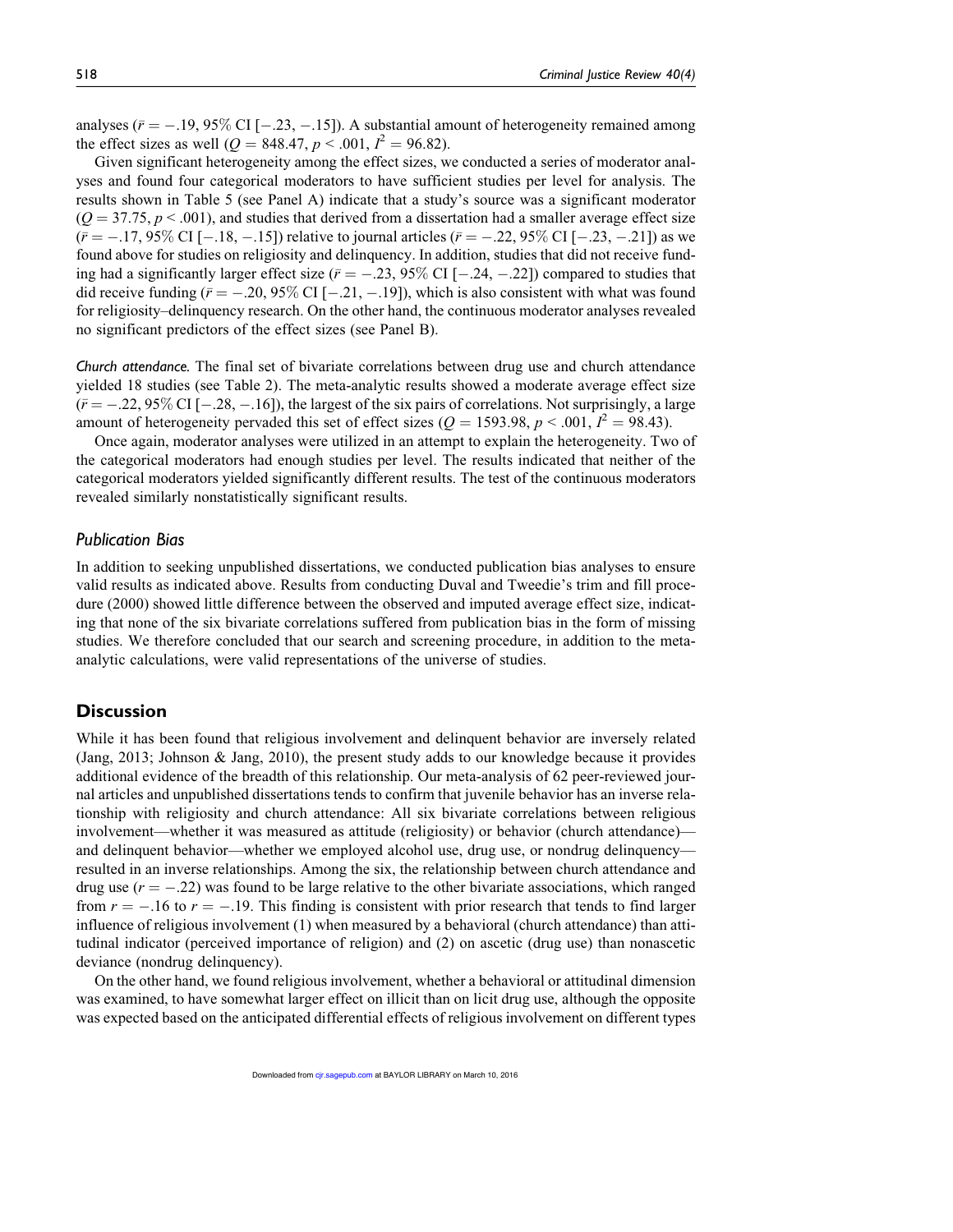| A. Religiosity       |                      |                         |               |          |
|----------------------|----------------------|-------------------------|---------------|----------|
| Variable             | Level $(k)$          | ES [95% CI]             | Q-Between (p) | $\tau^2$ |
| Source               |                      |                         | 37.75 (.001)  | .011     |
|                      | Dissertation (5)     | $-.17$ [ $-.18, -.15$ ] |               |          |
|                      | Journal article (23) | $-.22$ [ $-.23, -.21$ ] |               |          |
| Funded               |                      |                         | 20.80 (.001)  | .011     |
|                      | No (14)              | $-.23$ [ $-.24, -.22$ ] |               |          |
| Sampling type        | Yes $(14)$           | $-.20$ [ $-.21, .19$ ]  | .98(.321)     | .007     |
|                      | Nonprobability (9)   | $-.20$ [ $-.22, -.19$ ] |               |          |
|                      | Probability (19)     | $-.21$ [ $-.22, -.21$ ] |               |          |
| Sampling Location    |                      |                         | .39(.533)     | .007     |
|                      | US only $(22)$       | $-.22$ [ $-.24, -.20$ ] |               |          |
|                      | Mixture (6)          | $-.21$ [ $-.22, -.20$ ] |               |          |
| Variable             | k                    | b(SE)                   | Lower, upper  |          |
| Average age          | 24                   | .01(.02)                | $[-.03, .04]$ | .011     |
| % AA                 | 15                   | .02(.16)                | $[-.29, .33]$ | .004     |
| % White              | 21                   | $-.01$ (.02)            | $[-.01, .01]$ | .005     |
| % Male               | 23                   | .11(.12)                | $[-.12, .34]$ | .016     |
| DoP                  | 28                   | .02(.02)                | $[-.02, .06]$ | .009     |
| B. Church attendance |                      |                         |               |          |
| Variable             | Level $(k)$          | ES [95% CI]             | Q-Between (p) |          |
| Funded               |                      |                         | .08(.77)      | .016     |
|                      | No (8)               | $-.21$ [ $-.30, -.12$ ] |               |          |
|                      | Yes $(8)$            | $-.22$ [ $-.43, -.02$ ] |               |          |
| Sampling type        |                      |                         | 2.70(.10)     | .014     |
|                      | Nonprobability (5)   | $-.30$ [ $-.41, -.19$ ] |               |          |
|                      | Probability (11)     | $-.20$ [ $-.43, .03$ ]  |               |          |
| Variable             | k                    | b(SE)                   | Lower, upper  |          |
| Average age          | 16                   | $-.05(.03)$             | $[-.29, .17]$ | .016     |
| % AA                 | $\overline{10}$      | .05(0.05)               | $[-.04, .15]$ | .022     |
| % White              | $\mathsf{H}$         | .01(03)                 | $[-.08, .11]$ | .023     |
| % Male               | 12                   | .02(0.05)               | $[-.07, .11]$ | .023     |
| DoP                  | 18                   | .04(.03)                | $[-.02, .10]$ | .014     |

|                       | Table 5. Moderator and Meta-Regression Analysis for Drug Use and Religiosity (Panel A) and Church |  |  |  |  |  |
|-----------------------|---------------------------------------------------------------------------------------------------|--|--|--|--|--|
| Attendance (Panel B). |                                                                                                   |  |  |  |  |  |

Note.  $k =$  number of studies; ES = effect size; 95% CI = 95% confidence interval;  $p = p$  value; US = United States;

 $AA =$  African American;  $DoP =$  date of publication.

Source and Religious Sample moderators removed from analysis due to  $k < 5$ .

of deviance in terms of seriousness. Specifically, associations between illicit drug use and the two measures of religious involvement, religiosity ( $r = -.19$ ) and church attendance ( $r = -.22$ ), were found to be large relative to those between licit drug use (i.e., alcohol use) and the two religious measures, religiosity ( $r = -.16$ ) and church attendance ( $r = -.19$ ). However, the bivariate relationship involving a behavioral measure of religious involvement ( $r = -.22$  and  $-.19$ ) remained larger than that involving an attitudinal measure  $(r = -.19$  and  $-.16$ ).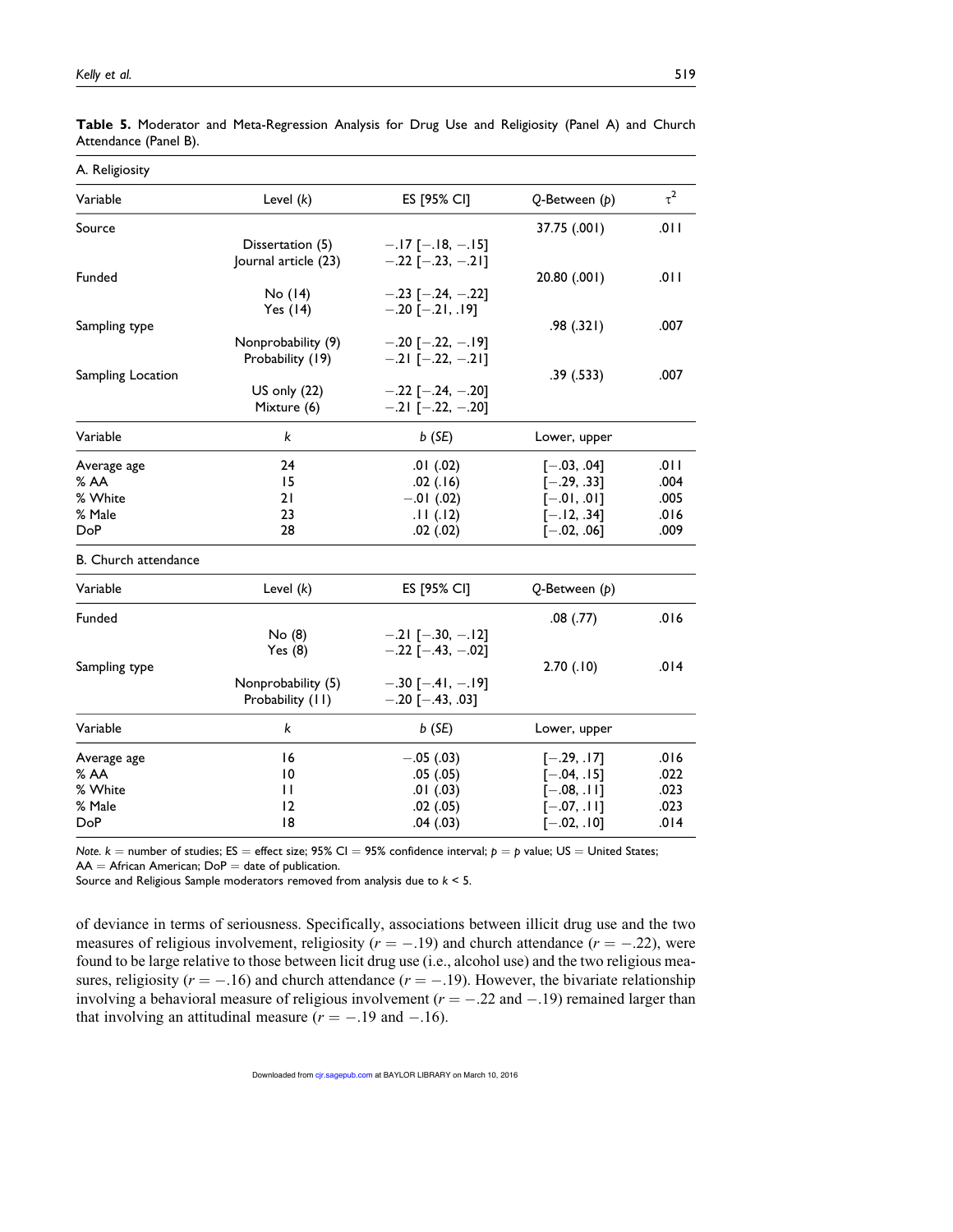In addition, moderator analyses revealed findings of interest. First, studies that did not receive funding had larger inverse correlations with one exception (i.e., studies on church attendance and drug use). Second, journal articles and nonprobability samples were shown to have larger correlations than dissertations and probability samples, respectively, as well. Finally, the date of publication was a significant moderator that revealed a larger correlation for studies conducted before 2000. While these findings are all intriguing, what do they mean? To answer this question, it is necessary to conduct an analysis of a sufficient number of studies that vary in potential explanatory factors of each moderator.

For example, we found studies using probability samples to be likely to report smaller correlations than those using nonprobability samples, while Baier and Wright (2001) found no difference between these two in their meta-analysis. Was it because of their differences in sample size, composition, or some other characteristics? Also, why do older studies, published before 2000, tend to find larger correlation than those published after? Does it have to do with the year of data analyzed (Baier & Wright, 2001), types of analytic methods, or changes in editorial policy? Addressing these questions is beyond the scope of our study, but is one avenue of further research.

Overall results from our meta-analysis tend to be consistent with conclusions of previous literature reviews, whether traditional or systematic, and meta-analyses; that is, religiousness, both attitudinal and behavioral, is inversely related to delinquency and drug use among adolescents. While meta-analysis is to be regularly conducted for update as more studies are published, we argue, the debate over whether the religion–delinquency relationship is nothing but spurious has been settled. The relationship is now empirically well documented. Thus, putting the debate behind, we should move beyond the almost half-century-old ''hellfire'' hypothesis that has been studied for decades, to pursue a new research agenda on criminology of religion.

For example, numerous researchers have examined whether ''secular'' or nonreligious predictors of crime explain the religion–delinquency relationship and found the predictors—drawn from major theories of deterrence, social bonding, self-control, social learning, and general strain theories mediate the relationship (Johnson & Jang, 2010). That is, religious involvement tends to decrease delinquency in part because it is likely to increase the levels of fear of punishment, social bonds, and self-control, while decreasing delinquent learning and strain-related negative emotions. The religious effect, however, is often found to remain significant after controlling for those variables.

To explain the remaining religious influence, Johnson and Jang (2010) suggest criminologists should explore uniquely religious factors, whose influence on delinquency may not be fully mediated by nonreligious variables. For instance, other things being equal, religious adolescents are less likely to react to strain (e.g., being bullied or criminal victimization) in a delinquent manner than their nonreligious or less religious peers. This may be partly because they are more likely to engage in *religious* coping, looking for a strength from or connection with God; in this case, the influence of religion is uniquely religious in that their nonreligious or less religious peers are not or less likely to employ religious coping.

While we believe this meta-analysis (which has rarely been done in research on religion and crime) contributes to the criminological literature, we need to acknowledge key limitations of this study. First, as with any meta-analysis, this study is entirely observational, and thus, its conclusions should not be interpreted as causation. This is especially relevant for moderator analyses, which are prone to chance findings (Polanin & Pigott, 2014). Second, although all efforts were made to locate published studies and dissertations, our search failed to include additional publication outlets, such as research reports and papers presented at conferences. Future research should take pains to locate these studies. Third, in order to produce unbiased and independent effect sizes, we averaged correlations within a study when necessary. This is not ideal yet one that is standard practice for metaanalysis (Shadish & Haddock, 2009). Fourth, we did not consider the influence of measurement error. This occurred, however, because most studies failed to provide an estimate of reliability,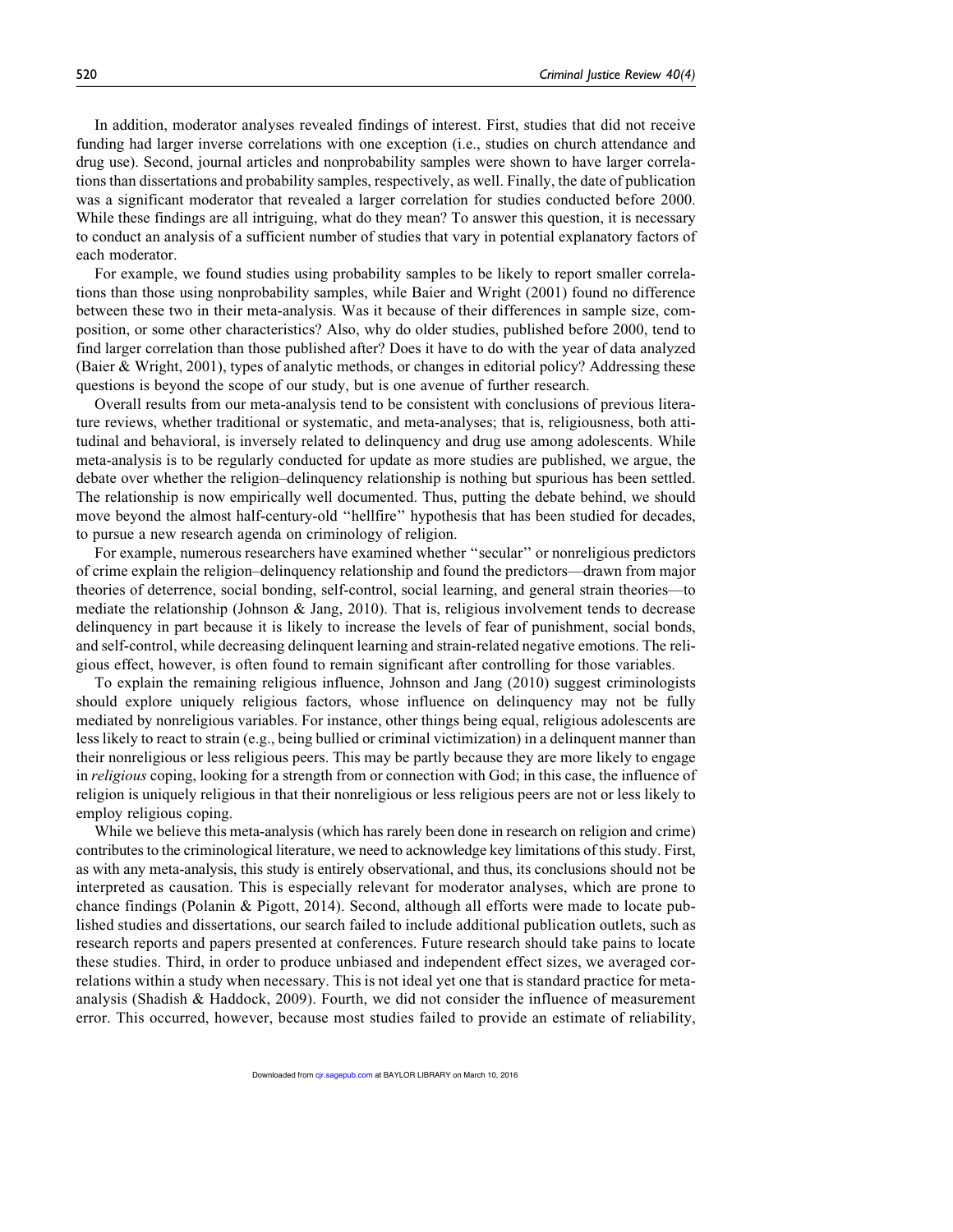and we therefore choose to limit our analysis to observed correlations rather than adjust for this error. Finally, we had to exclude longitudinal studies from our meta-analysis because few of them reported longitudinal correlations, which need to be analyzed separately from their cross-sectional counterparts. This limitation needs to be kept in mind when results are interpreted.

Despite these limitations and our restricted coverage of materials, all six bivariate correlations indicated both statistical and clinical significance of a relationship between religious and delinquent behavior. Over the last several decades, there has been an increase in the number of studies within the field of criminology that include religious variables. Moreover, faith-based approaches to crime, delinquency, drug treatment, offender rehabilitation, and various prison programs are becoming more common. If this pattern continues, there will be a need for meta-analyses of this emerging and increasing policy relevant body of research. Finally, providing meta-analytic evidence of the relationship between religious involvement and delinquent behavior, we have built a firm foundation on which future research may further our knowledge about the religion–delinquency relationship.

#### Supplementary Data

Meta analysis references are available in online supplement file at http://cjr.sagepub.com/ supplemental.

#### Declaration of Conflicting Interests

The authors declared no potential conflicts of interest with respect to the research, authorship, and/or publication of this article.

#### Funding

The authors disclosed receipt of the following financial support for the research, authorship, and/or publication of this article: Joshua R. Polanin was partially supported by an Institute of Education Sciences Postdoctoral Fellowship grant (R305B100016).

#### References

- Baier, C. J., & Wright, B. E. (2001). If you love me, keep my commandments: A meta-analysis of the effect of religion on crime. Journal of Research in Crime and Delinquency, 38, 3–21.
- Borenstein, M., Hedges, L., Higgins, J., & Rothstein, H. (2005). Comprehensive meta-analysis version 2. Englewood, NJ: Biostat.
- Chitwood, D., Weiss, M. L., & Leukefeld, C. G. (2008). A systematic review of recent literature on religiosity and substance use. Journal of Drug Issues, 38, 653–688.
- Cochran, J. K., & Akers, R. L. (1989). Beyond hellfire: An exploration of the variable effects of religiosity on adolescent marijuana and alcohol use. Journal of Research in Crime and Delinquency, 26, 198–225.
- Cooper, H. (2009). Research synthesis and meta-analysis: A step-by-step approach (4th ed.). Las Angeles, CA: Sage.
- Cullen, F. T. (2010). Toward a criminology of religion: Comment on Johnson and Jang. In R. Rosenfeld, K. Quinet, & C. Garcia (Eds.), Contemporary issues in criminological theory and research: The role of social institutions (pp. 151–161). Belmont, CA: Wadsworth.
- Dew, R. E., Daniel, S. S., Armstrong, T. D., Goldston, D. B., Triplett, M. F., & Koenig, H. G. (2008). Religion/ spirituality and adolescent psychiatric symptoms: A review. Child Psychiatry & Human Development, 39, 381–398.
- Duval, S., & Tweedie, R. (2000). Trim and fill: A simple funnel-plot-based method of testing and adjusting for publication bias in meta-analysis. Biometrics, 56, 455–463.
- Ellis, L. (1987). Religiosity and criminality from the perspective of arousal theory. Journal of Research in Crime and Delinquency, 24, 215–232.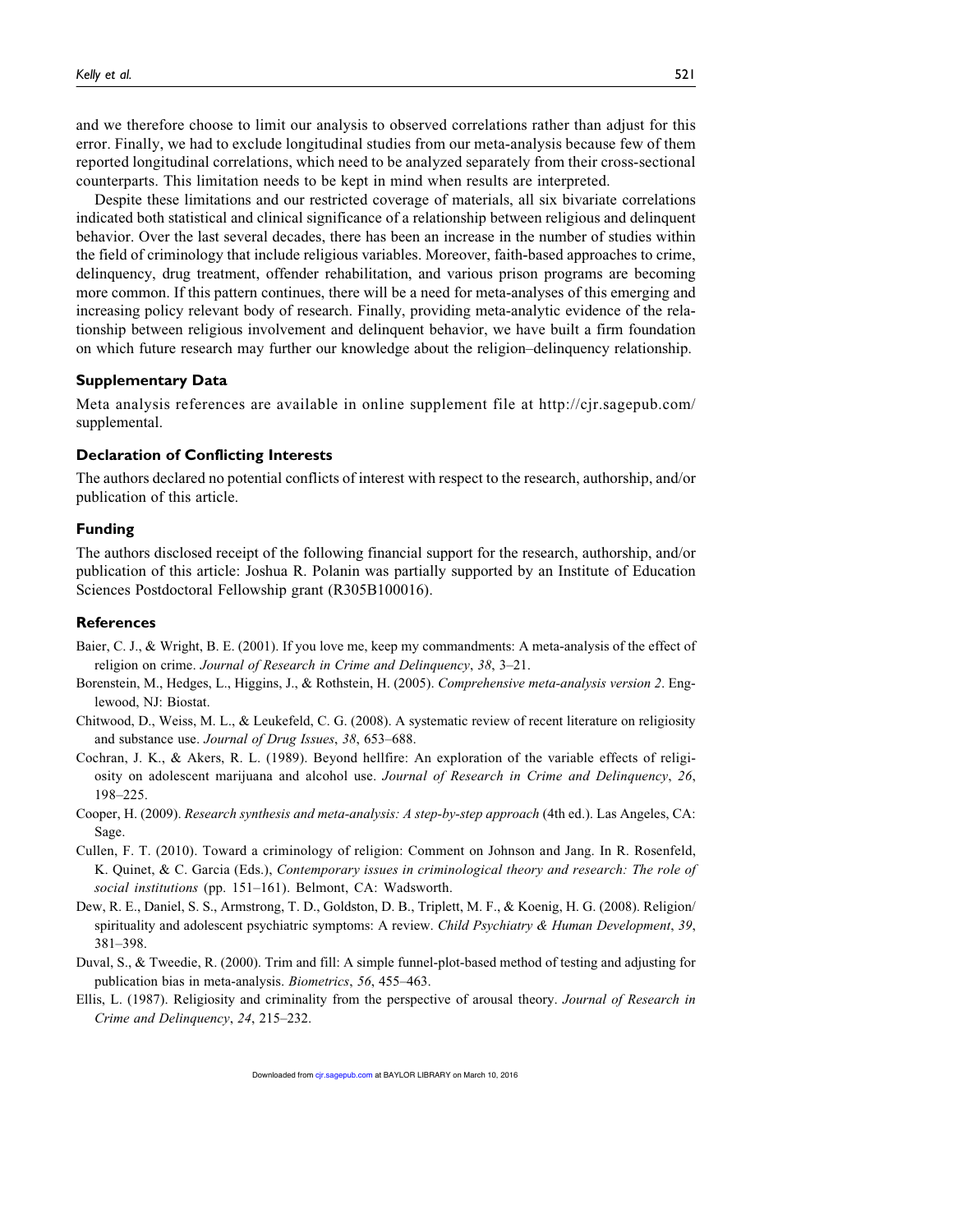- Evans, T. D., Cullen, F. T., Dunaway, R. G., & Burton, V. S. (1995). Religion and crime reexamined: The impact of religion, secular controls, and social ecology on adult criminality. Criminology, 33, 195–224.
- Freeman, R. B. (1986). Who escapes? The relation of churchgoing and other background factors to the socioeconomic performance of black male youths from inner-city tracts. In R. B. Freeman & H. J. Holzer (Eds.), The black youth employment crisis (pp. 353–376). Chicago, IL: University of Chicago Press.
- Hawkins, J. D., Jenson, J. M., Catalano, R. F., & Lishner, D. M. (1988). Delinquency and drug abuse: Implications for social services. The Social Service Review, 62, 258–284.
- Hedges, L. V., & Olkin, I. (1985). Statistical methods for meta-analysis. Orlando, FL: Academic Press.
- Higgins, P. C., Thompson, S. G., Deeks, J. J., & Altman, D. G. (2003). Measuring inconsistency in meta-analyses. British Medical Journal, 327, 557–560.
- Hunter, H. E., & Schmidt, F. L. (2004). Methods of meta-analysis: Correcting error and bias in research findings (2nd ed.). Thousand Oaks, CA: Sage.
- Jang, S. J. (2013). Religion and crime. In R. Wright (Ed.), Oxford Bibliographies in Criminology. New York, NY: Oxford University Press. Retrieved from http://www.oxfordbibliographies.com/view/document/obo-9780195396607/obo-9780195396607-0177.xml?rskey=f0JmBc
- Jang, S. J., Bader, C., & Johnson, B. (2008). The cumulative advantage of religiosity in preventing drug use. Journal of Drug Issues, 38, 771–798.
- Jang, S. J., & Johnson, B. R. (2001). Neighborhood disorder, individual religiosity, and adolescent use of illicit drugs: A test of multilevel hypotheses. Criminology, 39, 109–144.
- Jang, S. J., & Johnson, B. R. (2003). Strain, negative emotions, and deviant coping among African Americans: A test of general strain theory. Journal of Quantitative Criminology, 19, 79–105.
- Jensen, E., & Erickson, M. L. (1979). The religious factor and delinquency: Another look at the hellfire hypotheses. In R. Wuthnow (Ed.), The religious dimension (pp. 157–178). New York, NY: Academic Press.
- Johnson, B. R. (2001). The role African American churches in reducing crime among black youth. Institute for Studies of Religion (ISR Research Report), Baylor University. Retrieved from http://www.baylorisr.org/wpcontent/uploads/ISR\_Role\_African\_American.pdf/
- Johnson, B. R., & Jang, S. J. (2010). Crime and religion: Assessing the role of the faith factor. In R. Rosenfeld, K. Quinet, & C. Garcia (Eds.), Contemporary issues in criminological theory and research: The role of social institutions (pp. 117–149). Belmont, CA: Wadsworth.
- Johnson, B. R., Larson, D. B., De Li, S., & Jang, S. J. (2000a). Escaping from the crime of inner cities: Church attendance and religious salience among disadvantaged youth. Justice Quarterly, 17, 377–391.
- Johnson, B. R., De Li, S., Larson, D. B., & McCullough, M. E. (2000b). Religion and delinquency: A systematic review of the literature. Journal of Contemporary Criminal Justice, 16, 32–52.
- Johnson, B. R., & Siegel, M. V. (2008). The great escape: How religion alters the delinquent behavior of highrisk adolescents. ISR Report, Institute for Studies of Religion, Baylor University. Retrieved from http:// www.baylorisr.org/wp-content/uploads/ISR\_Great\_Escape.pdf
- Johnson, B. R., Thompkins, R. B., & Webb, D. (2002). Objective hope—Assessing the effectiveness of faithbased organizations: A review of the literature. ISR Report, Institute for Studies of Religion, Baylor University. Retrieved from http://www.baylorisr.org/wp-content/uploads/ISR\_Objective\_Hope.pdf
- Knudten, R. D., & Knudten, M. S. (1971). Juvenile delinquency, crime and religion. Review of Religious Research, 12, 130–152.
- Koenig, H. G., King, D. E., & Carson, V. B. (2012). Handbook of religion and health (2nd ed.). New York, NY: Oxford University Press.
- Koenig, H. G., McCullough, M. E., & Larson, D. B. (2001). Handbook of religion and health. New York, NY: Oxford University Press.
- Lipsey, M. W., & Wilson, D. B. (2001). Practical meta-analysis. Thousand Oaks, CA: Sage.
- Pigott, T. (2012). Advances in meta-analysis. Statistics for social and behavioral sciences. New York, NY: Springer.